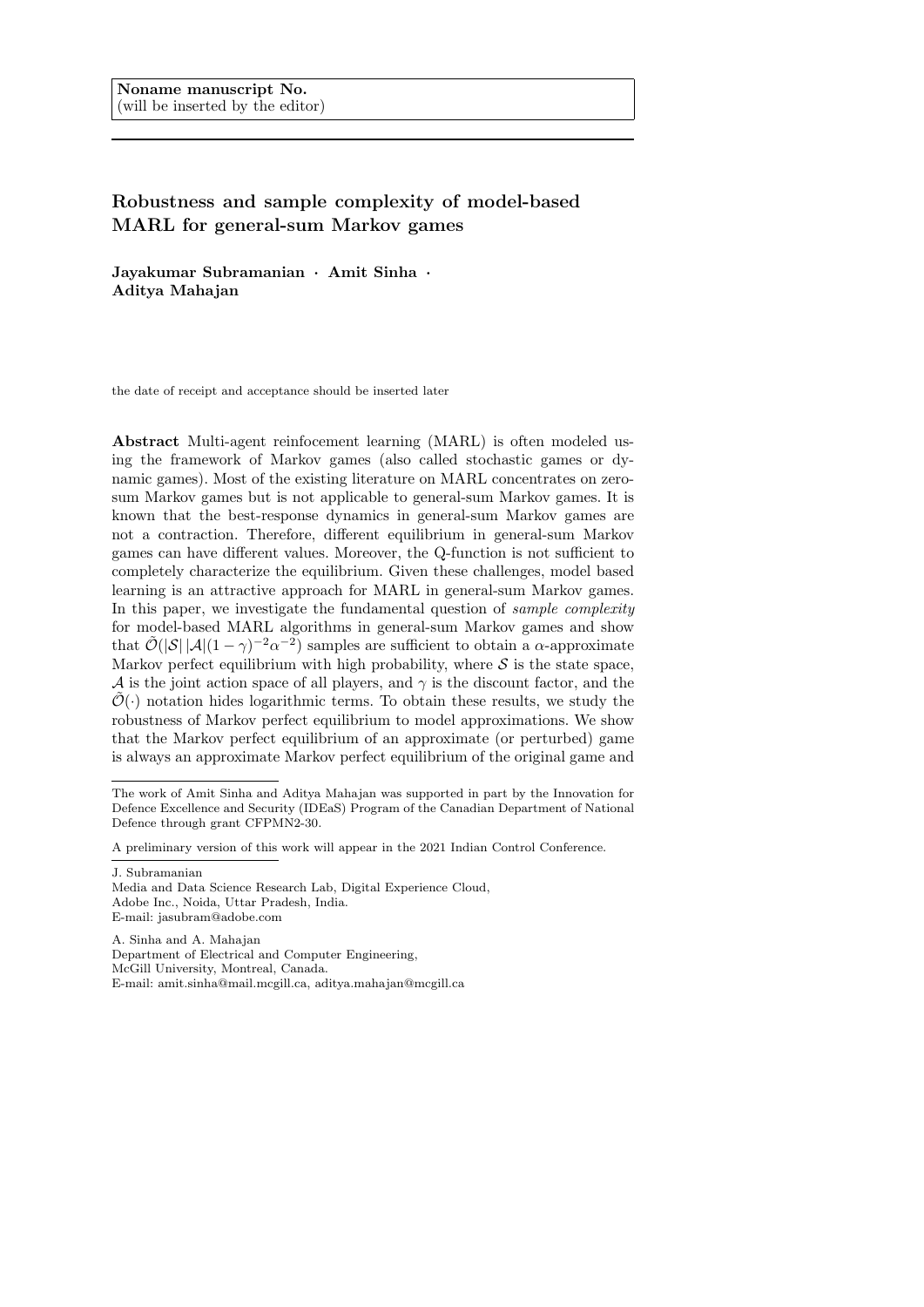provide explicit bounds on the approximation error. We illustrate the results via a numerical example.

## 1 Introduction

Markov games (also called stochastic games or dynamic games) are a commonly used framework to model strategic interaction between multiple players interacting in a dynamic environment. Examples include applications in cyber-security [\(Sengupta et al. 2019\)](#page-28-0), industrial organization [\(Ericson and](#page-27-0) [Pakes 1995\)](#page-27-0), political economics [\(Acemoglu and Robinson 2001\)](#page-26-0), and many others (Başar and Zaccour 2018). Starting with the seminal work of [Shap](#page-28-1)[ley](#page-28-1) [\(1953\)](#page-28-1), several variations of Markov games have been considered in the literature. We refer the reader to [Filar and Vrieze](#page-27-2) [\(1996\)](#page-27-2) for an overview.

Overview of Markov games. In the basic setup of a dynamic game, the payoffs of players at any time not only depends on their current joint action profile but also on the current "state of the system". Furthermore, the state of the system evolves in a controlled Markov manner conditioned on the current action profile of the players. It is typically assumed that the state of the system and the action profile of all players are publicly monitored by all players. Although Markov games may be viewed as a special case of extensive form games with perfect information, rather than using the standard solution concept of sub-game perfect equilibrium, attention is often restricted to a refinement of sub-game perfect equilibrium called Markov perfect equilibrium (MPE) where all players play Markov strategies (i.e., choose their actions as a (possibly randomized) function of the current state) [\(Maskin and Tirole 1988a,](#page-27-3)[b\)](#page-27-4). MPE is an attractive refinement of sub-game perfect equilibrium, both from a computational as well as conceptual point of view, but has some limitations because it excludes some history dependent strategies (such as tit-for-tat and grim trigger) commonly used in the repeated games setup. See [Maskin and Tirole](#page-28-2) [\(2001\)](#page-28-2); [Mailath and Samuelson](#page-27-5) [\(2006\)](#page-27-5) for a discussion.

Games can also be classified based on the sum of per-step payoffs of players as zero-sum or general-sum games. The nature of results in these two cases are different as are the tools used to prove them. The differences stem from the fact that the best response mapping (called the Shapley operator) for two-player zero-sum games is a contraction [\(Shapley 1953\)](#page-28-1). Therefore, zero-sum games have a unique value (i.e., all equilibria in zero-sum games have the same value). Moreover, the MPE (also called minimax equilibrium for the zero-sum case) can be computed via recursive operations of the Shapley operator [\(Shapley](#page-28-1) [1953;](#page-28-1) [Hoffman and Karp 1966\)](#page-27-6). In contrast, the best response mapping for general-sum games is not a contraction. Therefore, the existence of MPE needs to be proved using variations of Kakutani's fixed point theorem [\(Fink 1964;](#page-27-7) [Takahashi 1964;](#page-28-3) [Rogers 1969;](#page-28-4) [Vrieze 1987\)](#page-28-5). A consequence of this is that, in general, different MPEs do not have the same value, which makes it difficult to compute MPE. Various algorithms have been proposed to compute MPE,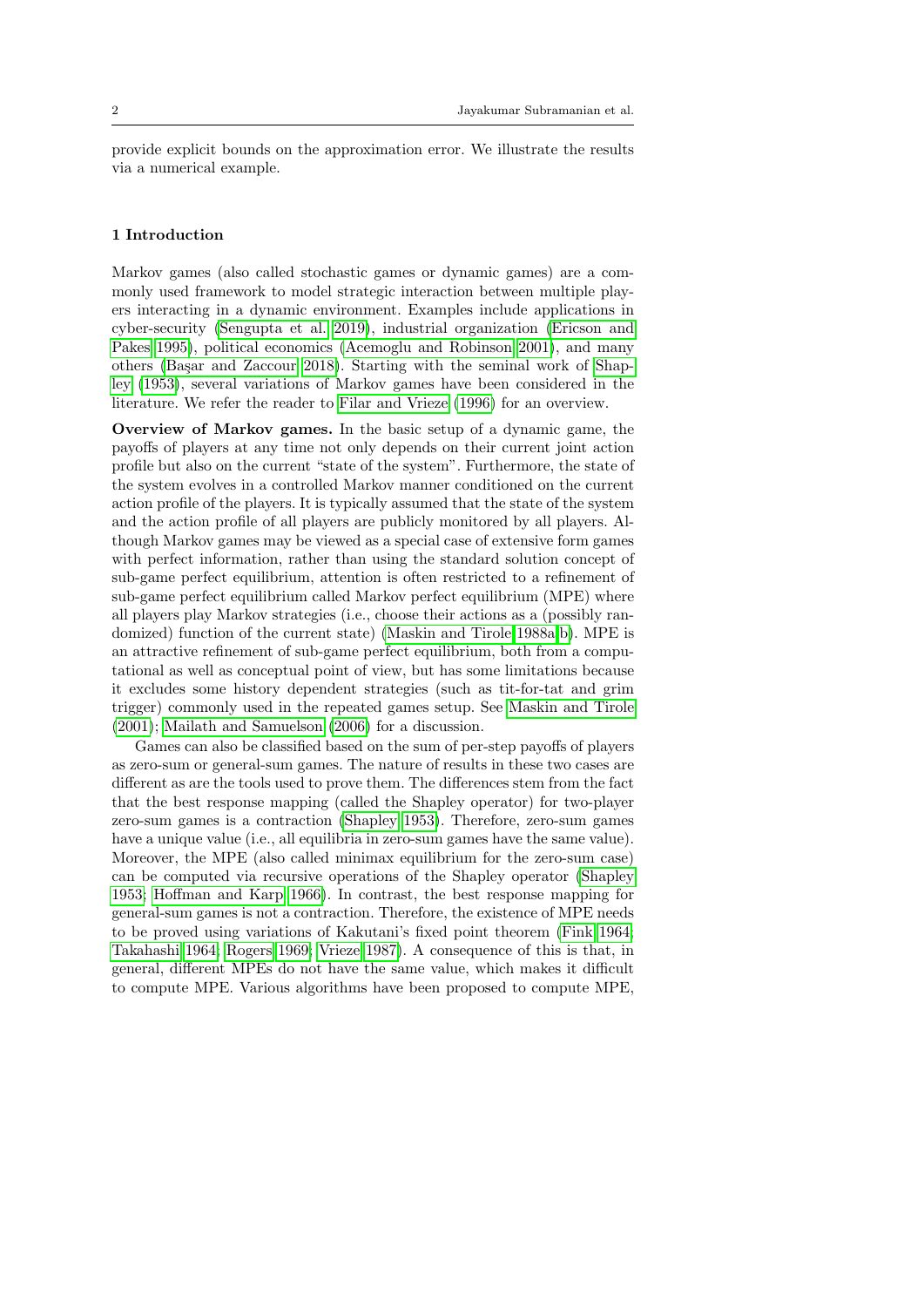including non-linear programming [\(Filar et al. 1991\)](#page-27-8) and homotopy methods [\(Herings et al. 2004;](#page-27-9) [Herings and Peeters 2010\)](#page-27-10).

Multi-agent reinforcement learning. In recent years, there has been significant interest in understanding interaction between strategic agents operating in unknown environments. Such multi-player problems are studied under the heading of multi-agent reinforcement learning (MARL) and often modeled as Markov games [\(Littman 1994;](#page-27-11) [Busoniu et al. 2008;](#page-27-12) [Zhang et al. 2021a\)](#page-28-6). Although there have been significant recent successes in single agent RL, these do not directly translate into the multi-agent setting. Part of the difficulty is that when multiple agents are learning simultaneously, the "environment" as viewed by any single agent is non-stationary [\(Busoniu et al. 2008\)](#page-27-12); so it is not possible to use the theoretical guarantees of single agent RL algorithms, which are derived for a stationary or time-homogeneous environment.

Nonetheless, MARL for two player zero-sum games is well understood due to two properties. First, if two strategies  $(\pi^1, \pi^2)$  and  $(\mu^1, \mu^2)$  are minimax equilibrium, then so are strategies  $(\pi^1, \mu^2)$  and  $(\mu^1, \pi^2)$ . Therefore, to identify equilibrium strategies, it is sufficient to learn the action-value function (i.e., the Q-function). Second, the action-value function can be learnt using variants of Q-learning (called minimax Q-learning) because the Shapley operator is a contraction [\(Littman 1994,](#page-27-11) [2001\)](#page-27-13). We refer the reader to [Shoham et al.](#page-28-7) [\(2003\)](#page-28-7) for an overview of MARL for zero-sum games.

However, the situation is different for general-sum MARL, where fewer convergence guarantees are available. Part of the difficulty is that the actionvalue function (or Q-function) is insufficient to characterize MPE [\(Zinkevich](#page-29-0) [et al. 2006,](#page-29-0) Theorem  $1$ .<sup>1</sup> For this reason, algorithms developed for two-player zero-sum games fail to converge to an MPE in general-sum games (Pérolat [et al. 2017\)](#page-28-8). There are some partial results, e.g., minimizing Bellman residual error to identify  $\varepsilon$ -MPE (Pérolat et al. 2017), using two-time scale stochastic approximation algorithms [\(Prasad et al. 2015\)](#page-28-9), and using replicator dynamics based algorithms [\(Akchurina 2010\)](#page-27-14). However, in general, developing MARL algorithms with convergence guarantees remains a challenging research direction.

Model based MARL, sample complexity, and robustness of equilibria. One potential approach to alleviate the difficulties in MARL for generalsum games is to use model based algorithms, which explicitly learn (or estimate) the system model and then use a "planning algorithm" to find the solution of the estimated model [\(Sutton 1990\)](#page-28-10). There has been significant recent interest in model based RL for single agent system (see [Wang et al.](#page-28-11) [\(2019\)](#page-28-11) and references therein) and some interest in model-based approaches

<span id="page-2-0"></span>[Zinkevich et al.](#page-29-0) [\(2006\)](#page-29-0) construct two player general-sum games with the following properties. The game has two states: in state 1, player 1 has two actions and player 2 has one action; in state 2, player 1 has one action and player 2 has two actions. The transition probabilities are chosen such that there is a unique Markov perfect equilibrium in mixed strategies. This means that in state 1, both actions of player 1 maximize the Q-function; in state 2, both actions of player 2 minimize the Q-function. However, the Q-function in itself is insufficient to determine the randomizing probabilities for the mixed strategy MPE.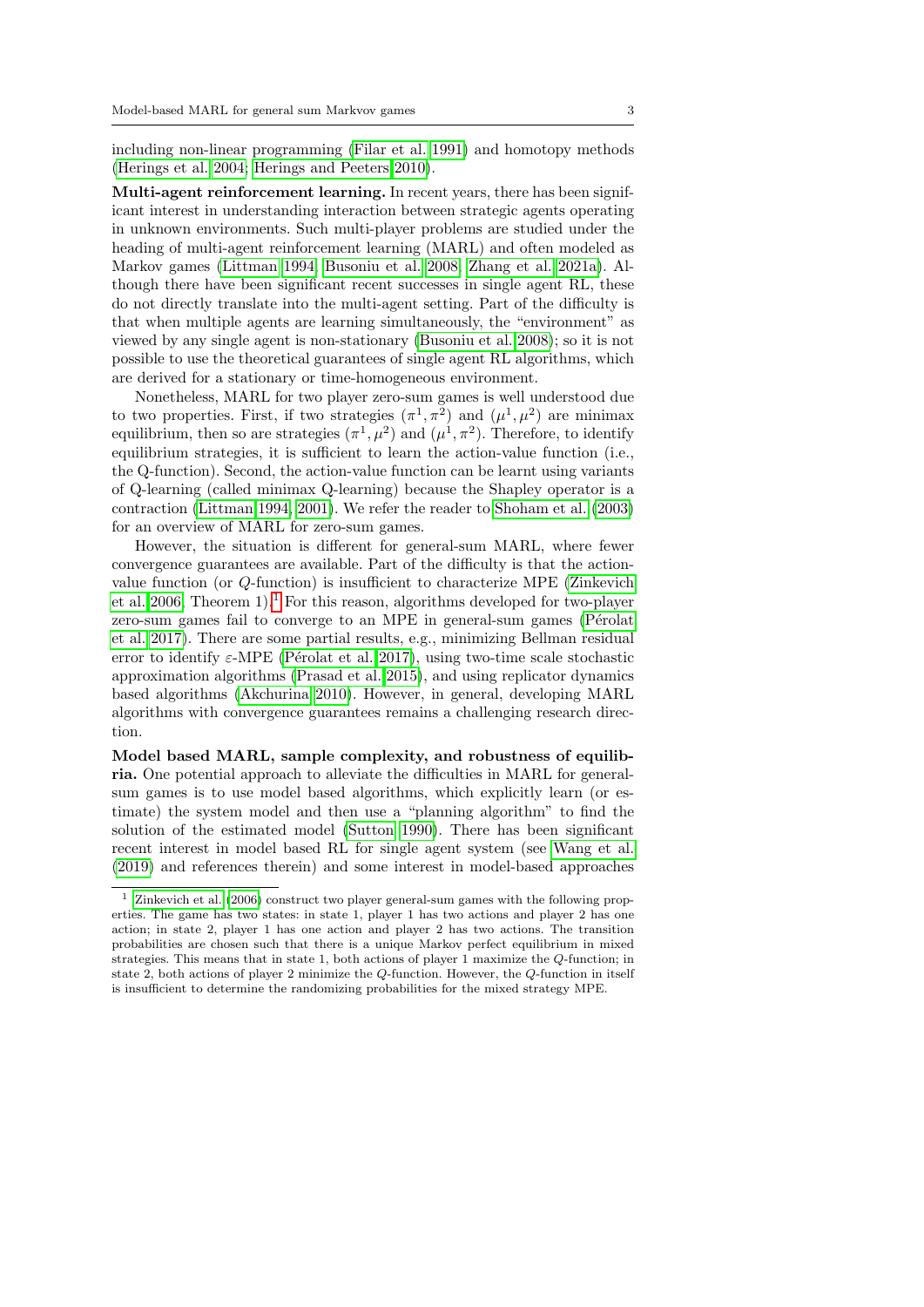for MARL for zero-sum games [\(Krupnik et al. 2019;](#page-27-15) [Sidford et al. 2020;](#page-28-12) [Zhang](#page-29-1) [et al. 2021b,](#page-29-1) [2020\)](#page-28-13). However, as far as we are aware, there are no model based MARL algorithms for general-sum Markov games.

An important consideration in model-based RL is to determine how many samples are needed to identify an  $\alpha$ -approximate solution (for a pre-specified accuracy level  $\alpha$ ). This is known as *sample complexity* of learning and is typically analyzed under the assumption that the learning agent has access to a generative model, i.e., a black box simulator that takes the current state and action profile as input and generates samples of the next state as output.

Starting with the work of [Kearns and Singh](#page-27-16) [\(1999\)](#page-27-16); [Kakade](#page-27-17) [\(2003\)](#page-27-17), there is an extensive literature on the sample complexity of Markov decision processes (MDPs) [\(Azar et al. 2013;](#page-27-18) [Sidford et al. 2018;](#page-28-14) [Agarwal et al. 2020;](#page-26-1) [Li et al.](#page-27-19) [2020\)](#page-27-19). The simplest approach in this setting is to use a plug-in estimator,<sup>[2](#page-3-0)</sup> i.e., estimating the transition matrix using the generated samples and using the optimal policy corresponding to the estimated model in the true system. Recent results of [Agarwal et al.](#page-26-1) [\(2020\)](#page-26-1) show that the sample complexity of the plug-in estimator matches the lower bounds on sample complexity [\(Azar et al.](#page-27-18) [2013\)](#page-27-18) modulo logarithmic factors. Recently, [Zhang et al.](#page-28-13) [\(2020\)](#page-28-13), build on this line of work to establish sample complexity bounds for zero-sum games. As far as we are aware, sample complexity of generative models for general-sum games hasn't been investigated before.

The analyses of model-based RL algorithms rely on the robustness of the "planning solution" to model approximations, i.e., if the estimated model is close to the true model in some sense, does that imply that the strategy generated from the estimated model is approximately appropriate in some sense (optimality, equilibrium, etc.)? This question is well understood for Markov de-cision processes (see Müller [\(1997\)](#page-28-15) and follow-up work) and zero-sum Markov games [\(Tidball and Altman 1996;](#page-28-16) [Tidball et al. 1997\)](#page-28-17). In this paper, we address the question of robustness for general-sum Markov games. In particular, we show that if a dynamic game is approximated by another game such that the reward functions and transitions of the approximate game are close to those of the original game (in an appropriate sense), then a MPE of the approximate game is an approximate MPE of the original game. We quantify the exact relationship between the degree of approximation of the games and the approximation error in the MPE.

We then build up on these results to establish sample complexity bounds for learning with a generative model for general-sum Markov games. Our bound does not match the lower bound on sample complexity (obtained by translating the lower bound bound of [Azar et al.](#page-27-18) [\(2013\)](#page-27-18) for MDPs to games). However, we believe that this is a limitation of our proof technique. It might be possible to obtain tighter bounds by extending the variance reduction technique of [Azar](#page-27-18) [et al.](#page-27-18) [\(2013\)](#page-27-18); [Agarwal et al.](#page-26-1) [\(2020\)](#page-26-1); [Li et al.](#page-27-19) [\(2020\)](#page-27-19) to general-sum games. See Sec. [6](#page-23-0) for a more detailed discussion.

<span id="page-3-0"></span> $^{\rm 2}$  The plug-in estimator is also known as a certainty equivalent controller in the stochastic control literature.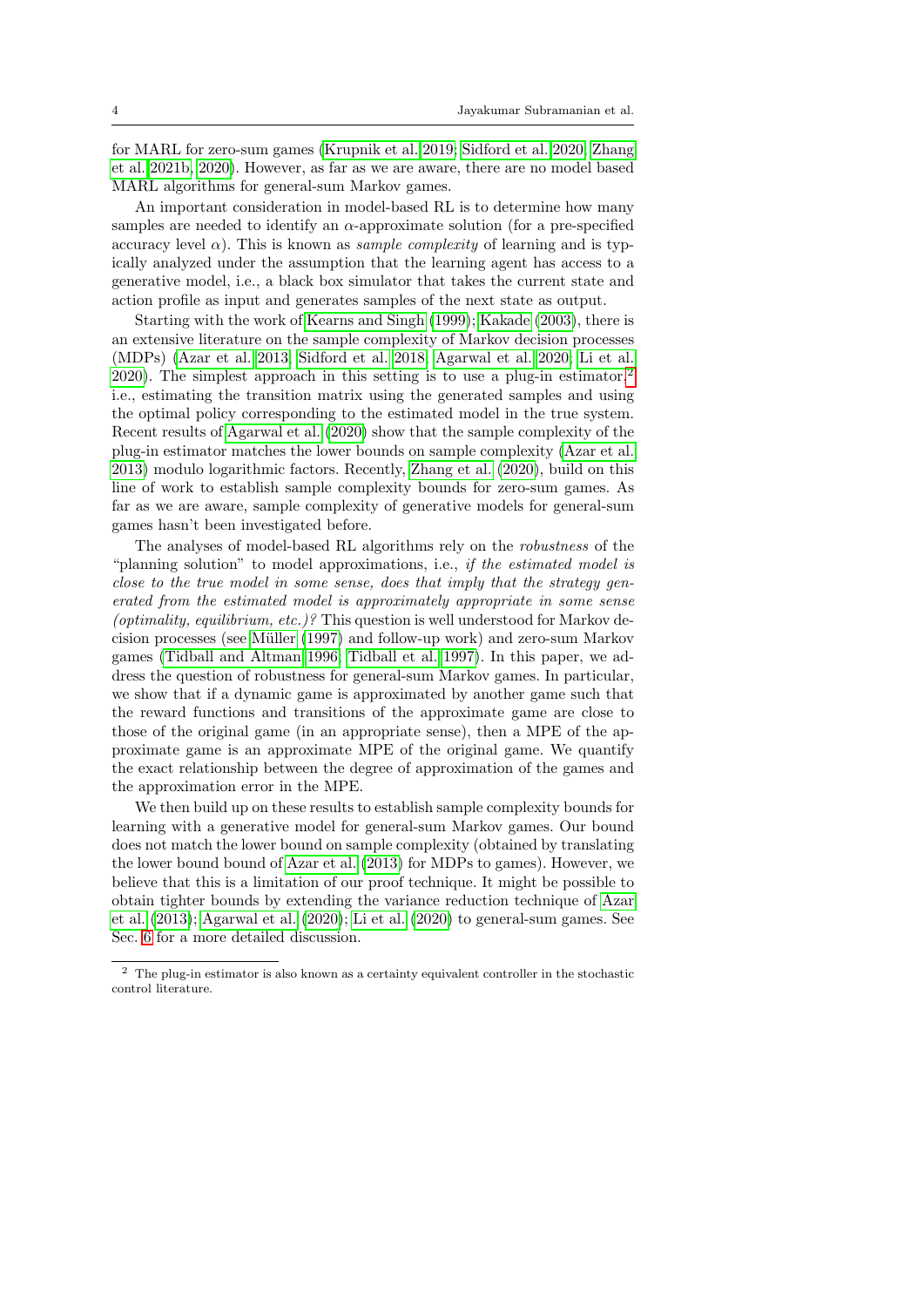Other notions of robustness. Our notion of robustness is different from that of robust control (Başar and Bernhard 2008) and robust Markov perfect equilibrium (Jaskiewicz and Nowak  $2014$ ), both of which are Markov decision processes with uncertain dynamics and are treated as zero-sum games where nature acts as an adversary and picks the worst-case realization of the transition dynamics. Our notion of robustness is also different from uniformly  $\varepsilon$ -equilibrium [\(Solan 2021\)](#page-28-18), which captures robustness with respect to timehorizon and discount factor.

Our notion of robustness is similar in spirit to robust MPEs considered in [Maskin and Tirole](#page-28-2) [\(2001\)](#page-28-2), who defined a MPE to be robust if for any small perturbation of the payoffs, there exists a nearby MPE. [Maskin and](#page-28-2) [Tirole](#page-28-2) [\(2001\)](#page-28-2) showed that almost all finite horizon games have a finite number of MPEs, all of which are robust. Our results are of a different nature and it is difficult to compare the two results because [Maskin and Tirole](#page-28-2) [\(2001\)](#page-28-2) considered an atypical model where the states are not specified exogenously but are rather determined as the payoff relevant component of the history. Consequently, perturbing the payoffs changes the state space, which is not the case for our model.

Related to [Maskin and Tirole](#page-28-2) [\(2001\)](#page-28-2) is the notion of strong stability considered in [Doraszelski and Escobar](#page-27-22) [\(2010\)](#page-27-22), using which it is shown that for almost all Markov games have finite number of MPEs and these equilibria can be approximated by equilibria of nearby games. The dynamics in [Doraszelski](#page-27-22) [and Escobar](#page-27-22) [\(2010\)](#page-27-22) are exogenous and, therefore, their result does not have the same limitations as that of [Maskin and Tirole](#page-28-2) [\(2001\)](#page-28-2). The result of [Do](#page-27-22)[raszelski and Escobar](#page-27-22) [\(2010\)](#page-27-22) is stronger than ours because we only show that equilibria of nearby games are approximate equilibria of the original game but we do not establish that they are also close to the equilibria of the original game. However, the results of [Doraszelski and Escobar](#page-27-22) [\(2010\)](#page-27-22) rely on continuity arguments and do not explicitly characterize bounds on the size of the neighborhood. In contrast, for any  $\varepsilon$  perturbation in payoffs and  $\delta$  perturbation in dynamics, we explicitly characterize an  $\alpha$  such that the MPE of the perturbed game is an  $\alpha$ -MPE of the original game.

Perhaps the result most similar to ours is [Whitt](#page-28-19) [\(1980\)](#page-28-19), who consider a more general model and allow the approximate game to have a different state and action space than the original game. Their main result is to show that any  $\alpha_1$ -MPE of the approximate game is an  $\alpha_2$ -MPE of the original game and an explicit relationship between  $\alpha_1$  and  $\alpha_2$  is established. Our results are similar in spirit but the specific details are different.

Organization. The rest of the paper is organized as follows. In Sec. [2,](#page-5-0) we present our notion of approximation of a dynamic game and state our main results. In Sec. [3,](#page-10-0) we present background results on approximation of Markov decision processes. In Sec. [4,](#page-16-0) we provide the proof of our main results. We conclude in Sec. [6.](#page-23-0)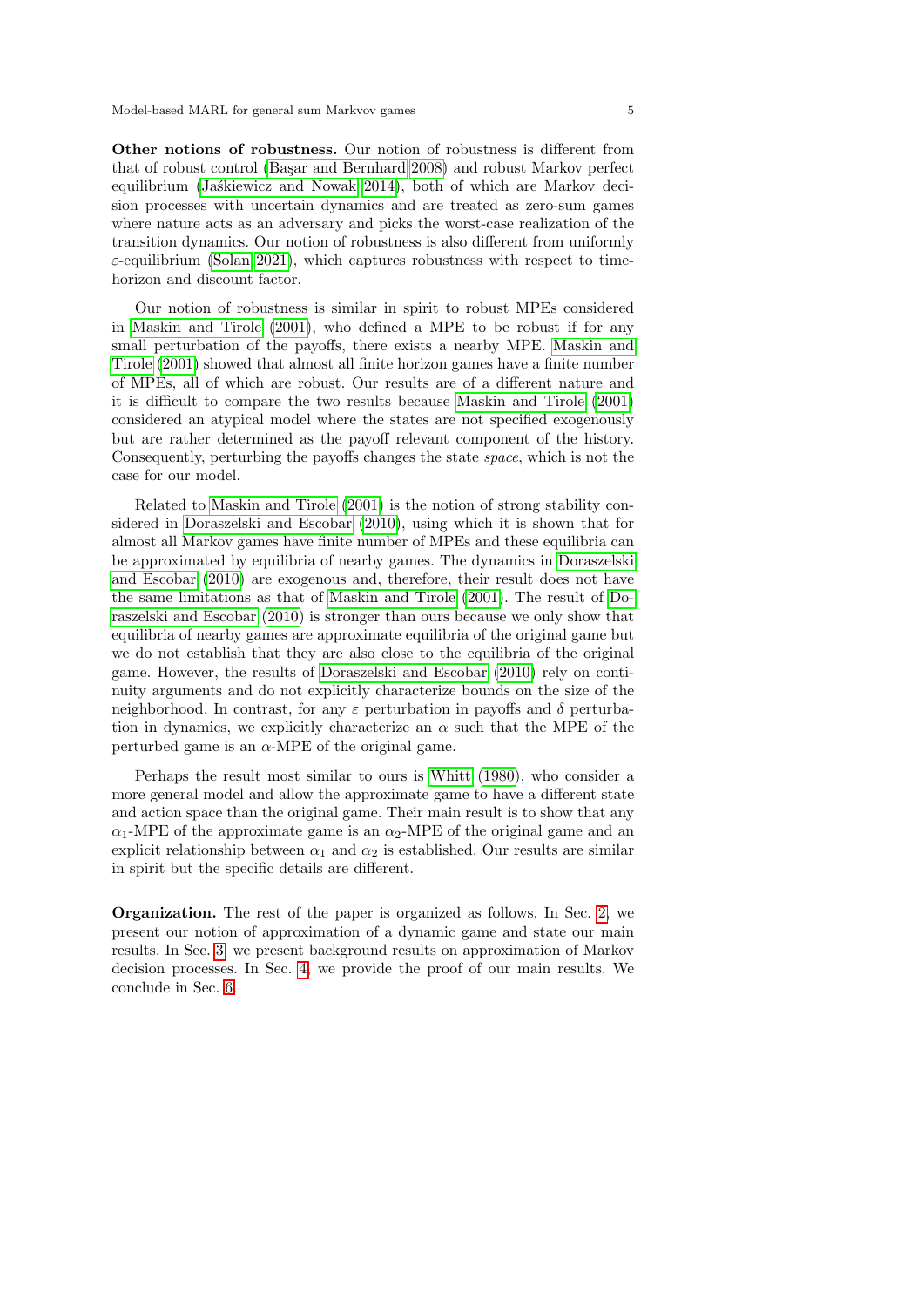**Notation.** We use R to denote the set of real numbers,  $\mathbb{P}(\cdot)$  to denote the probability of an event,  $\mathbb{E}[\cdot]$  to denote the expectation of a random variable, and  $\mathscr{P}(\cdot)$  denotes the set of probability measures on a set.

We use calligraphic letters (e.g.,  $S$ ,  $A$ , etc.) to denote sets, uppercase letters (e.g.,  $S$ ,  $A$ , etc.) to denote random variables and lowercase letters (e.g.,  $s$ ,  $a$ , etc.) to denote their realization. Superscripts index players and subscripts index time. For example,  $a_t^i$  denotes the action of player i at time t. For sequence of variables  $\{s_t\}_{t>1}$ , we use the short hand notation  $s_{1:t}$  to denote the sequence  $(s_1, \ldots, s_t)$ .

Given a function  $f: \mathcal{S} \to \mathbb{R}$ , we use  $\text{span}(f)$  to denote the span seminorm of f, i.e., span $(f) = \sup_{s \in S} f(s) - \inf_{s \in S} f(s)$ . Given a metric space  $(S, d)$  and a function  $f: \mathcal{S} \to \mathbb{R}$ , we use  $\text{Lip}(f)$  to denote the Lipschitz constant of f, i.e.,

$$
\text{Lip}(f) = \sup_{s, s' \in \mathcal{S}} \frac{|f(s) - f(s')|}{d(s, s')}.
$$

#### <span id="page-5-0"></span>2 System model, robustness, and sample complexity

For ease of exposition, we restrict the discussion in this paper to models with finite state and action spaces. The results extend to models with continuous state and action spaces under standard technical assumptions on the existence of equilibria in that setting.

## 2.1 Dynamic games

An infinite horizon dynamic game (also called stochastic game or Markov game) is a tuple  $\langle \mathcal{N}, \mathcal{S},(\mathcal{A}^i)_{i \in \mathcal{N}}, \mathsf{P},(r^i)_{i \in \mathcal{N}}, \gamma \rangle$  where:

- $\mathcal N$  is the (finite) set of players.
- S is the (finite) set of possible states of the game. We use  $S_t \in \mathcal{S}$  to denote the state of the game at time  $t$ .
- $(\mathcal{A}^i)_{i \in \mathcal{N}}$  is the (finite) set of actions available to player i at each time. we also use  $\mathcal{A} = \prod_{i \in \mathcal{N}} \mathcal{A}^i$  to denote the set of actions of all players. We use  $A_t = (A_t^i)_{i \in \mathcal{N}}$  to denote the action profile of all players at time t. Given an action profile  $A_t = (A_t^i)_{i \in \mathcal{N}}$  and a player  $j \in \mathcal{N}$ , we use the notation  $A_t^{-j} = (A_t^i)_{i \in \mathcal{N} \setminus \{j\}}$  to denote the action profile of all players except j.
- P:  $S \times A \rightarrow \mathcal{P}(\mathcal{S})$  is the controlled transition probability of the state of the game. In particular, at any time t, given a realization  $s_{1:t+1}$  of  $S_{1:t+1}$ and choice of action profile  $a_{1:t}$  of  $A_{1:t}$ , we have

$$
\mathbb{P}(S_{t+1} = s_{t+1} | S_{1:t} = s_{1:t}, A_{1:t} = a_{1:t}) = \mathsf{P}(s_{t+1} | s_t, a_t).
$$

- $r^i : \mathcal{S} \times \mathcal{A} \to \mathbb{R}$  denotes the per-step reward of player *i*.
- $\gamma \in (0, 1)$  is the discount factor.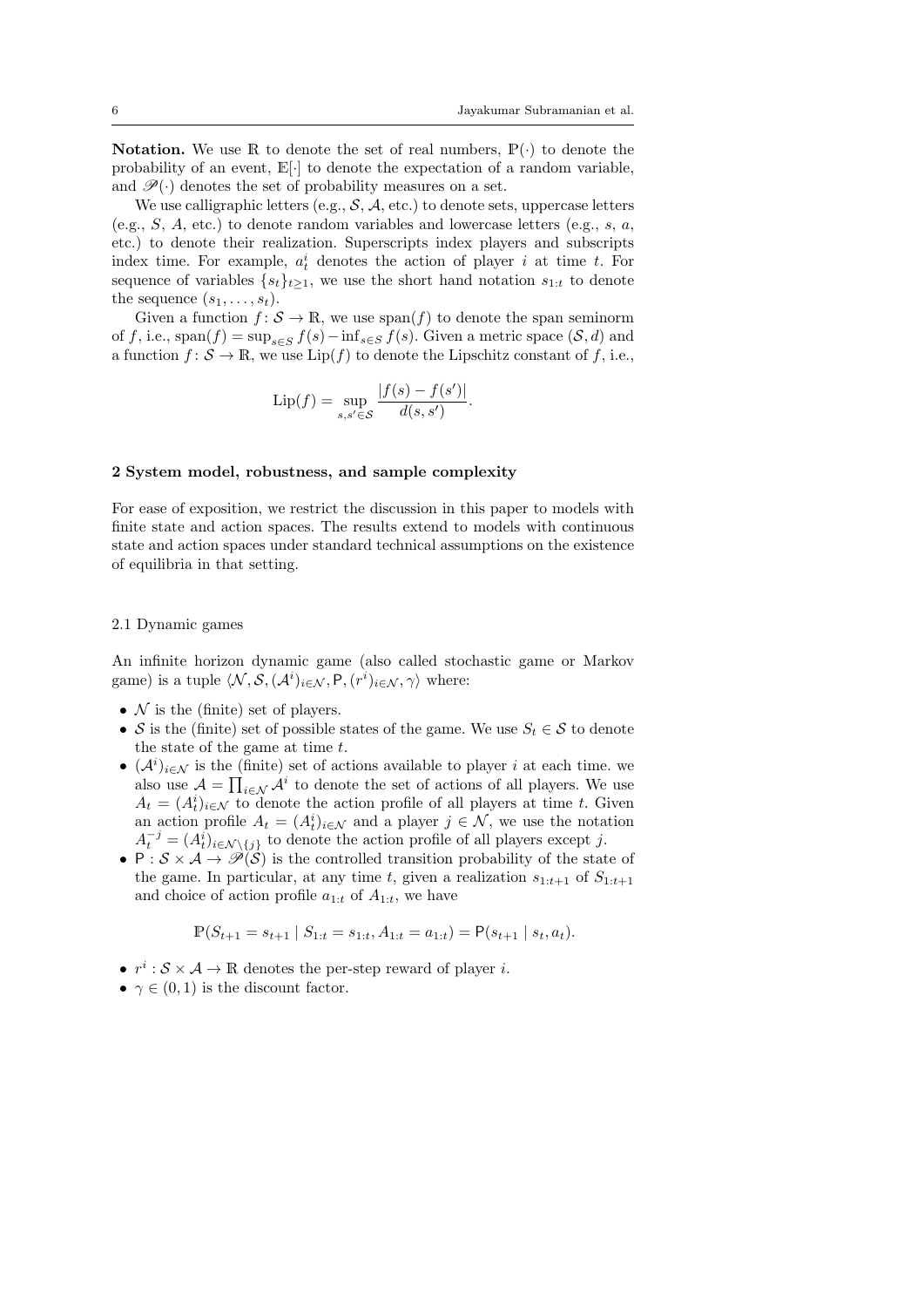We assume that all players have perfect monitoring. At time  $t$ , all players observe the current state  $S_t$  and simultaneously choose their respective actions. At the end of time period  $t$ , all players observe all the actions, and the state of the game evolves according to the transition kernel P.

Following [Shapley](#page-28-1) [\(1953\)](#page-28-1); [Maskin and Tirole](#page-27-3) [\(1988a](#page-27-3)[,b\)](#page-27-4), we assume that each player chooses its action according to a time homogeneous Markov strategy. Let

$$
\Pi^i = \{\pi^i: \mathcal{S} \rightarrow \mathscr{P}(\mathcal{A}^i)\}
$$

denote the set of all Markov strategies for player i.

Given a strategy profile  $\pi = (\pi^i)_{i \in \mathcal{N}}$ , where  $\pi^i \in \Pi^i$ , and an initial state  $s_0$ , the expected discounted total reward of player i is given by:

$$
V_{(\pi^i, \pi^{-i})}^i(s_0) = (1 - \gamma) \mathbb{E}_{(\pi^i, \pi^{-i})} \left[ \sum_{t=0}^{\infty} \gamma^t r^i(S_t, A_t) \middle| S_0 = s_0 \right], \tag{1}
$$

where the expectation is with respect to the joint measure on all the system variables induced by the choice of the strategy profile of all players.

Although the above model is formulated for infinite horizon, it can capture interactions for finite horizon by considering time as part of the state space and by assuming that, at the end of the horizon, the game moves to an absorbing state with zero rewards for all players. In the special case when the game has a single state, a dynamic game is equivalent to an infinitely repeated matrix game. In the special case when the game has only one player, a dynamic game is equivalent to a Markov decision process.

<span id="page-6-0"></span>Remark 1 We follow the standard game theoretic convention of normalizing the expected total reward by pre-multiplying by  $(1 - \gamma)$ . An immediate implication of this is that for any strategy  $\pi$ ,  $||V^i_{\pi}||_{\infty} \leq ||r||_{\infty}$ . In some of the AI literature, the expected reward is not normalized. In such cases  $||V^i_{\pi}||_{\infty} \leq ||r||_{\infty}/(1-\gamma).$ 

There are two solution concepts commonly used for Markov games, which we state below.

Definition 1 (Markov perfect equilibrium) A Markov strategy profile  $\pi = (\pi^i)_{i \in \mathcal{N}}$ , where  $\pi^i \in \Pi^i$ , is called a Markov perfect equilibrium (MPE) if for every initial state  $s \in \mathcal{S}$ , and every player  $i \in \mathcal{N}$ ,

$$
V_{(\pi^i, \pi^{-i})}^i(s) \ge V_{(\tilde{\pi}^i, \pi^{-i})}^i(s), \quad \forall \tilde{\pi}^i \in \Pi^i. \tag{2}
$$

A Markov perfect equilibrium can be viewed as a refinement of subgame perfect equilibrium where all players play Markov strategies [\(Maskin and Tirole](#page-27-3) [1988a,](#page-27-3)[b\)](#page-27-4). For games with finite state and action spaces, a Markov perfect equilibrium always exists [\(Fink 1964;](#page-27-7) [Rogers 1969;](#page-28-4) [Vrieze 1987;](#page-28-5) [Filar and Vrieze](#page-27-2) [1996\)](#page-27-2). For general state and action spaces, see [Takahashi](#page-28-3) [\(1964\)](#page-28-3).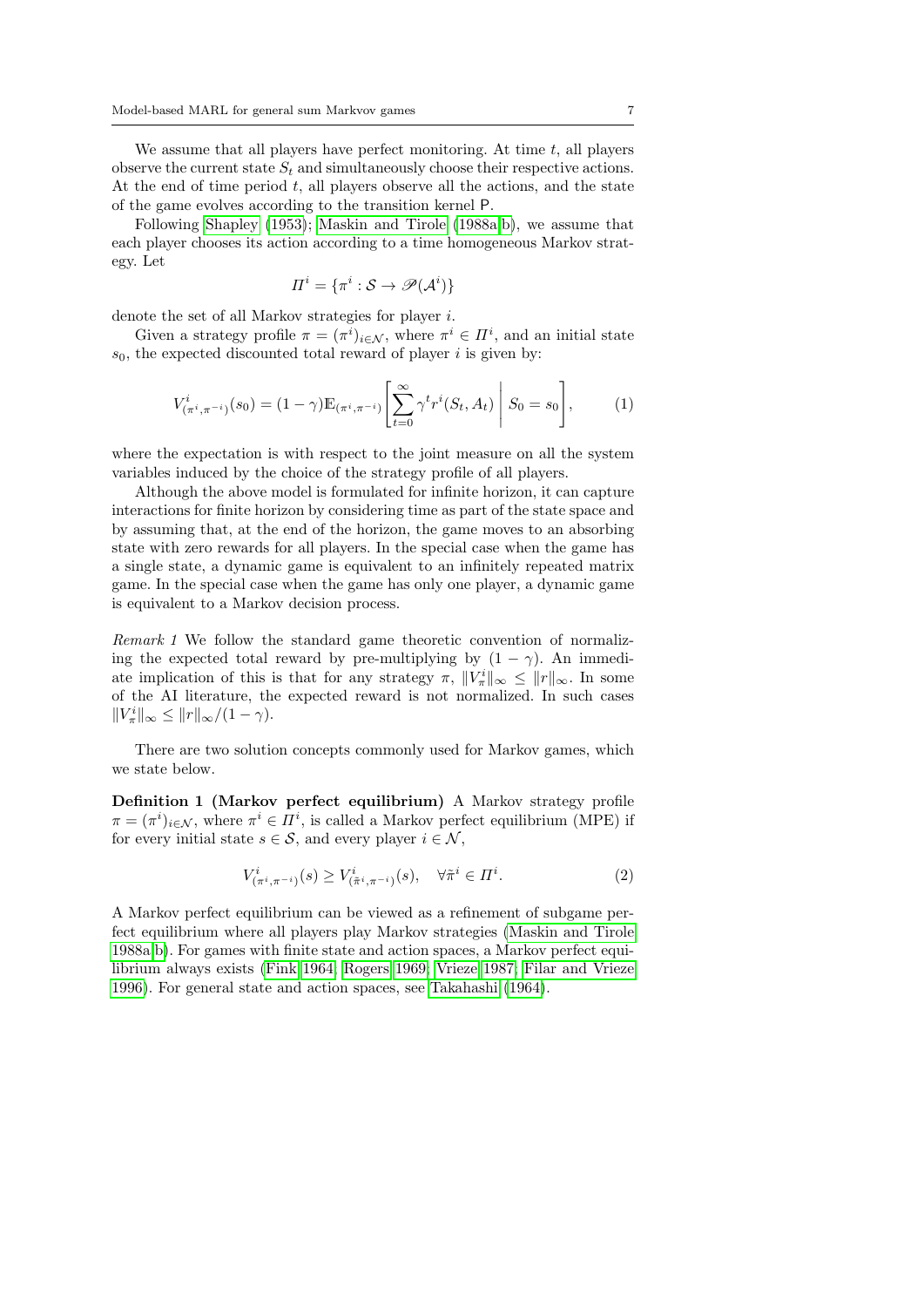Definition 2 (Approximate Markov perfect equilibrium) Given approximation level  $\alpha = (\alpha^i)_{i \in \mathcal{N}}$ , where  $\alpha^i$  are positive constants, a strategy profile  $\pi = (\pi^i)_{i \in \mathcal{N}}$ , where  $\pi^i \in \Pi^i$ , is called an  $\alpha$ -approximate Markov perfect equilibrium ( $\alpha$ -MPE) if for every initial state  $s \in \mathcal{S}$ , and every player  $i \in \mathcal{N}$ ,

$$
V^i_{(\pi^i, \pi^{-i})}(s) \ge V^i_{(\tilde{\pi}^i, \pi^{-i})}(s) - \alpha^i, \quad \forall \tilde{\pi}^i \in \Pi^i.
$$
 (3)

When all  $\alpha^i$  are identical and equal to say  $\alpha'$ , we simply call the approximate MPE an  $\alpha'$ -MPE rather than  $(\alpha', \ldots, \alpha')$ -MPE.

#### 2.2 Integral probability metrics

Our results rely on a class of metrics on probability spaces known as integral probability metrics (IPMs) (Müller 1997).

<span id="page-7-1"></span>**Definition 3** Let  $(\mathcal{X}, \mathcal{G})$  be a measurable space and  $\mathfrak{F}$  denote a class of uniformly bounded measurable functions on  $(\mathcal{X}, \mathcal{G})$ . The integral probability metric (IPM) between two probability distributions  $\mu, \nu \in \mathcal{P}(\mathcal{X})$  with respect to the function class  $\mathfrak{F}$  is defined as

$$
d_{\mathfrak{F}}(\mu,\nu) := \sup_{f \in \mathfrak{F}} \left| \int_{\mathcal{X}} f d\mu - \int_{\mathcal{X}} f d\nu \right|.
$$

Two specific forms of IPMs are used in this paper:

- 1. Total variation distance: If  $\mathfrak{F}$  is chosen as  $\mathfrak{F}^{\text{TV}} \coloneqq \{f : \text{span}(f) \leq 1\},\$ then  $d_{\mathfrak{F}}$  is the total variation distance<sup>[3](#page-7-0)</sup>.
- 2. Wasserstein distance: If X is a metric space and  $\mathfrak{F}$  is chosen as  $\mathfrak{F}^W$  :=  ${f : Lip(f) \leq 1}$  (where the Lipschitz constant is computed with respect to the metric on  $\mathcal{X}$ ), then  $d_{\mathfrak{F}}$  is the Wasserstein distance.

Our approximation results are stated in terms of the Minkowski functional of a function f (not necessarily in  $\mathfrak{F}$ ) with respect to a function class  $\mathfrak{F}$ , which is defined as follows:

$$
\rho_{\mathfrak{F}}(f) := \inf \{ \rho \in \mathbb{R}_{>0} : \rho^{-1} f \in \mathfrak{F} \}.
$$
 (4)

<span id="page-7-0"></span><sup>3</sup> If  $\mu$  and  $\nu$  are absolutely continuous with respect to some measure  $\lambda$  and let  $p = d\mu/d\lambda$ and  $q = d\nu/d\lambda$ , then total variation is typically defined as  $\frac{1}{2} \int_{\mathcal{X}} |p(x) - q(x)| \lambda(dx)$ . This is consistent with our definition. Let  $\bar{f} = (\sup f + \inf f)/2$ . Then

$$
\left| \int_{\mathcal{X}} f d\mu - \int_{\mathcal{X}} f d\nu \right| = \left| \int_{\mathcal{X}} f(x) p(x) \lambda(dx) - \int_{\mathcal{X}} f(x) q(x) \lambda(dx) \right|
$$
  
= 
$$
\left| \int_{\mathcal{X}} \left[ f(x) - \bar{f} \right] \left[ p(x) - q(x) \right] \lambda(dx) \right| \leq ||f - \bar{f}||_{\infty} \int_{\mathcal{X}} |p(x) - q(x)| \lambda(dx)
$$
  

$$
\leq \frac{1}{2} \operatorname{span}(f) \int_{\mathcal{X}} |p(x) - q(x)| \lambda(dx).
$$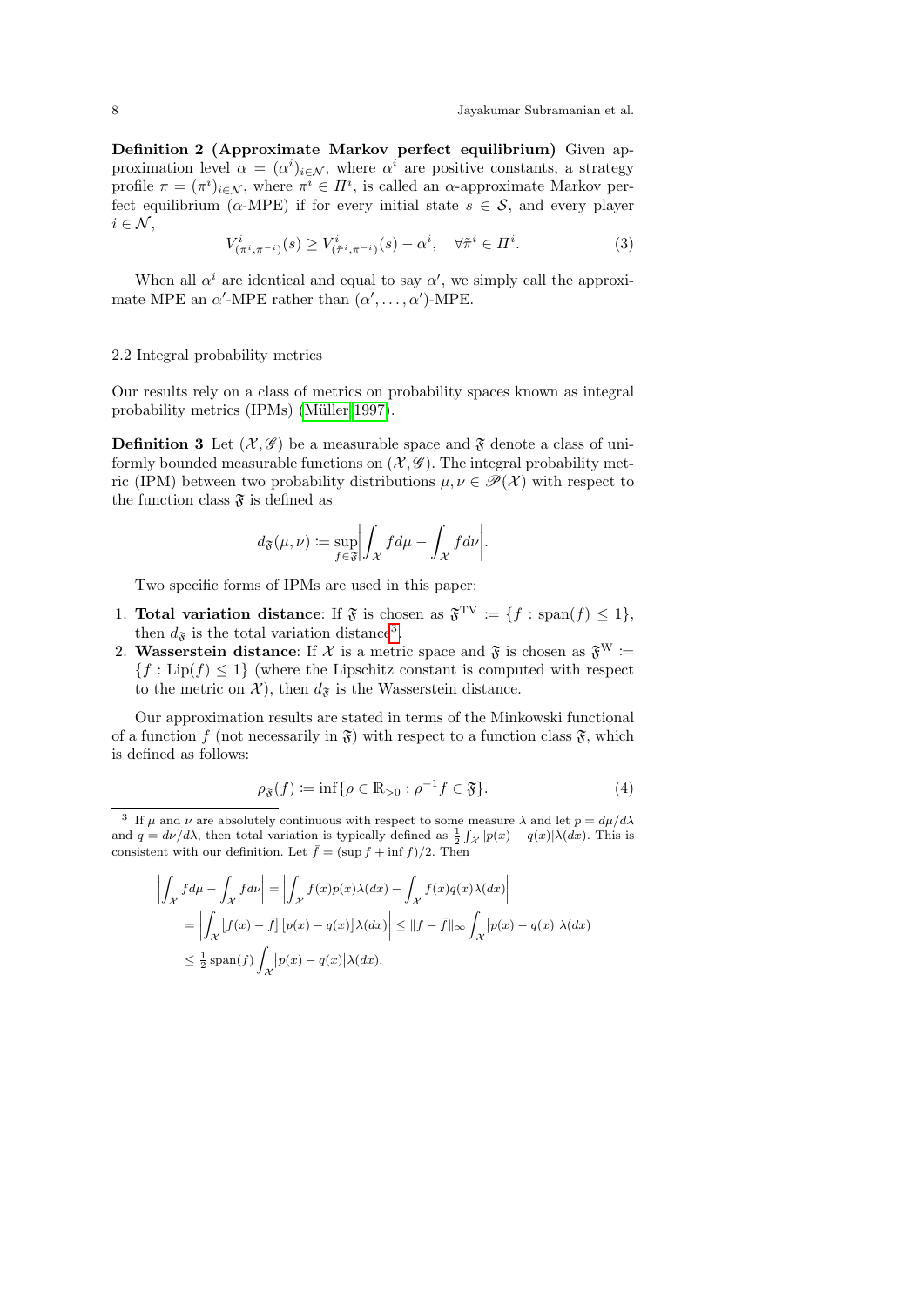A key implication of this definition is that for any function  $f$ ,

$$
\left| \int_{\mathcal{X}} f d\mu - \int_{\mathcal{X}} f d\nu \right| \le \rho_{\mathfrak{F}}(f) \cdot d_{\mathfrak{F}}(\mu, \nu), \tag{5}
$$

The Minkowski functional of the two IPMs considered in this paper are as follows:

- 1. Total variation distance: If  $\mathfrak{F}$  is chosen as  $\mathfrak{F}^{\text{TV}}$ ,  $\left| \int_{\mathcal{X}} f d\mu \int_{\mathcal{X}} f d\nu \right| \leq$  $\text{span}(f)d_{\mathfrak{F}}(\mu,\nu)$ . Thus, for total variation,  $\rho_{\mathfrak{F}^{\text{TV}}}(f) = \text{span}(f)$ .
- 2. Wasserstein distance: If  $\mathfrak{F}$  is chosen as  $\mathfrak{F}^W$ ,  $\left| \int_{\mathcal{X}} f d\mu \int_{\mathcal{X}} f d\nu \right| \leq \text{Lip}(f)$ .  $d_{\mathfrak{F}}(\mu, \nu)$ . Thus, for the Wasserstein distance,  $\rho_{\mathfrak{F}^{\mathrm{W}}}(f) = \text{Lip}(f)$ .

## 2.3 Approximate game

<span id="page-8-4"></span>**Definition 4** Given a function class  $\mathfrak{F}$  and positive constants  $(\varepsilon, \delta)$ , a game  $\widehat{\mathscr{G}} = \langle \mathcal{N}, \mathcal{S}, (\mathcal{A}^i)_{i \in \mathcal{N}}, \widehat{P}, (\widehat{r}^i)_{i \in \mathcal{N}}, \gamma \rangle$  is an  $(\varepsilon, \delta)$ -approximation of the game  $\mathscr{G} =$  $\langle \mathcal{N}, \mathcal{S}, (\mathcal{A}^i)_{i \in \mathcal{N}}, \mathsf{P}, (r^i)_{i \in \mathcal{N}}, \gamma \rangle$  if the following conditions are satisfied:

1. **Reward approximation:** For all  $i \in \mathcal{N}$ ,  $s \in \mathcal{S}$  and  $a \in \mathcal{A}$ ,

<span id="page-8-3"></span>
$$
|r^i(s,a) - \hat{r}^i(s,a)| \le \varepsilon. \tag{6}
$$

2. Transition approximation: For all  $s \in \mathcal{S}$  and  $a \in \mathcal{A}$ ,

$$
d_{\mathfrak{F}}(\mathsf{P}(\cdot \mid s, a), \widehat{\mathsf{P}}(\cdot \mid s, a)) \le \delta. \tag{7}
$$

Our main result is the following.

<span id="page-8-2"></span>**Theorem 1** If game  $\widehat{\mathscr{G}}$  is an  $(\varepsilon, \delta)$ -approximation of game  $\mathscr{G}$  and  $\hat{\pi}$  is an MPE of  $\hat{\mathscr{G}}$ , then  $\hat{\pi}$  is also an  $\alpha$ -MPE of  $\mathscr{G}$ , where  $\alpha = (\alpha^i)_{i \in \mathcal{N}}$  can be bounded as

<span id="page-8-0"></span>
$$
\alpha^i \le 2\left(\varepsilon + \frac{\gamma \Delta^i_{(\hat{\pi}^i, \hat{\pi}^{-i})}}{1 - \gamma}\right), \quad \forall i \in \mathcal{N},
$$
\n
$$
(8)
$$

where

$$
\Delta_{(\hat{\pi}^i, \hat{\pi}^{-i})}^i = \max_{s \in S, a \in A} \left| \sum_{s' \in S} \left[ P(s'|s, a) \hat{V}_{(\hat{\pi}^i, \hat{\pi}^{-i})}^i(s') - \hat{P}(s'|s, a) \hat{V}_{(\hat{\pi}^i, \hat{\pi}^{-i})}^i(s') \right] \right|
$$
  

$$
\leq \delta \rho_{\mathfrak{F}}(\hat{V}_{(\hat{\pi}^i, \hat{\pi}^{-i})}^i).
$$

Therefore, a looser upper bound is given by

<span id="page-8-1"></span>
$$
\alpha^i \le 2\left(\varepsilon + \frac{\gamma \delta \rho_{\mathfrak{F}}(V^i_{(\hat{\pi}^i, \hat{\pi}^{-i})})}{1-\gamma}\right), \quad \forall i \in \mathcal{N},
$$
\n(9)

See Sec. [4](#page-16-0) for the proof.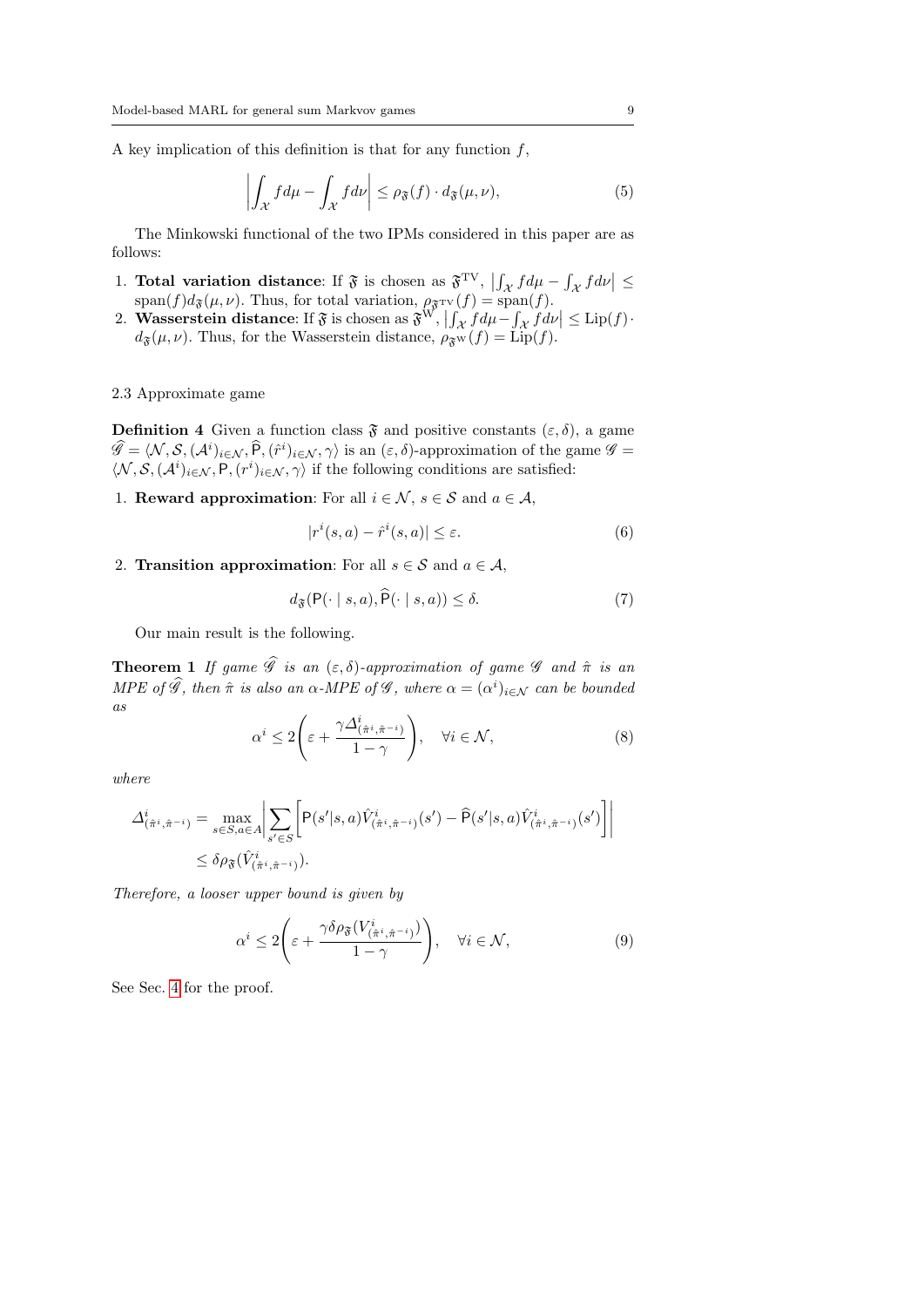Remark 2 Both upper bounds [\(8\)](#page-8-0) and [\(9\)](#page-8-1) are instance dependent. The bound [\(8\)](#page-8-0) depends on the transition probability P of the original game, while the only information about the original game  $\mathscr G$  needed in [\(9\)](#page-8-1) are the modeling errors  $(\varepsilon, \delta)$ . The approximation bound [\(9\)](#page-8-1) also depends on the choice of IPM used to measure the approximation in the dynamics.

It is possible to obtain instance-independent bounds by using worst case upper bounds on  $\rho_{\frak{F}}(\hat{V}_{\hat{\pi}}^i)$ . In particular, the Minkowski functional  $\rho_{\frak{F}}(\hat{V}_{\hat{\pi}}^i)$  is  $\text{span}(\hat{V}^i_{\hat{\pi}})$  when using the total variation distance and is  $\text{Lip}(\hat{V}^i_{\hat{\pi}})$  when using the Wasserstein distance. Using worst-case upper bounds on  $\text{span}(\hat{V}^i_{\hat{\pi}})$  and  $\text{Lip}(\hat{V}^i_{\hat{\pi}})$  gives us the following bounds.

<span id="page-9-0"></span>Corollary 1 When  $\mathfrak{F} = \mathfrak{F}^{\mathrm{TV}}$ , then

$$
\alpha^i \le 2\left(\varepsilon + \frac{\gamma \delta \operatorname{span}(\hat{r}^i)}{(1-\gamma)}\right), \quad \forall i \in \mathcal{N}.\tag{10}
$$

The next bound holds for games where the transition matrix and reward function are Lipschitz.

**Definition 5** Suppose the state space S is a metric space with metric d. Then, a game  $\mathscr G$  is said to be  $(L_r, L_{\mathsf{P}})$ -Lipschitz if for any  $i \in \mathcal N$ ,  $s_1, s_2 \in \mathcal S$ and  $a \in \mathcal{A}$ ,

$$
|r^{i}(s_1, a) - r^{i}(s_2, a)| \le L_r d(s_1, s_2),
$$

and

$$
d_{\mathfrak{F}^{\mathrm{W}}}(\mathsf{P}(\cdot|s_1, a), \mathsf{P}(\cdot|s_2, a)) \le L_{\mathsf{P}}d(s_1, s_2),
$$

where  $d_{\mathfrak{F}^{\mathrm{W}}}$  denotes the Wasserstein distance.

<span id="page-9-1"></span>**Corollary 2** When  $\mathfrak{F} = \mathfrak{F}^W$  and  $\widehat{\mathcal{G}}$  is  $(L_r, L_P)$ -Lipschitz with  $\gamma L_P < 1$ , then

$$
\alpha^i \le 2\left(\varepsilon + \frac{\gamma L_r \delta}{(1 - \gamma L_{\mathsf{P}})}\right), \quad \forall i \in \mathcal{N}.\tag{11}
$$

Remark 3 Although we have only elaborated on two specific choices of IPMs (total variation and Wasserstein distances), the result of Theorem [1](#page-8-2) is applicable for any IPM. Many other IPMs have been considered in the literature including Kolmogorov distance, bounded Lipschitz metric, and maximum mean discrepancy. See, for example, Müller [\(1997\)](#page-28-20); [Subramanian et al.](#page-28-21) [\(2020\)](#page-28-21). The choice of the metric often depends on the specific properties of the model.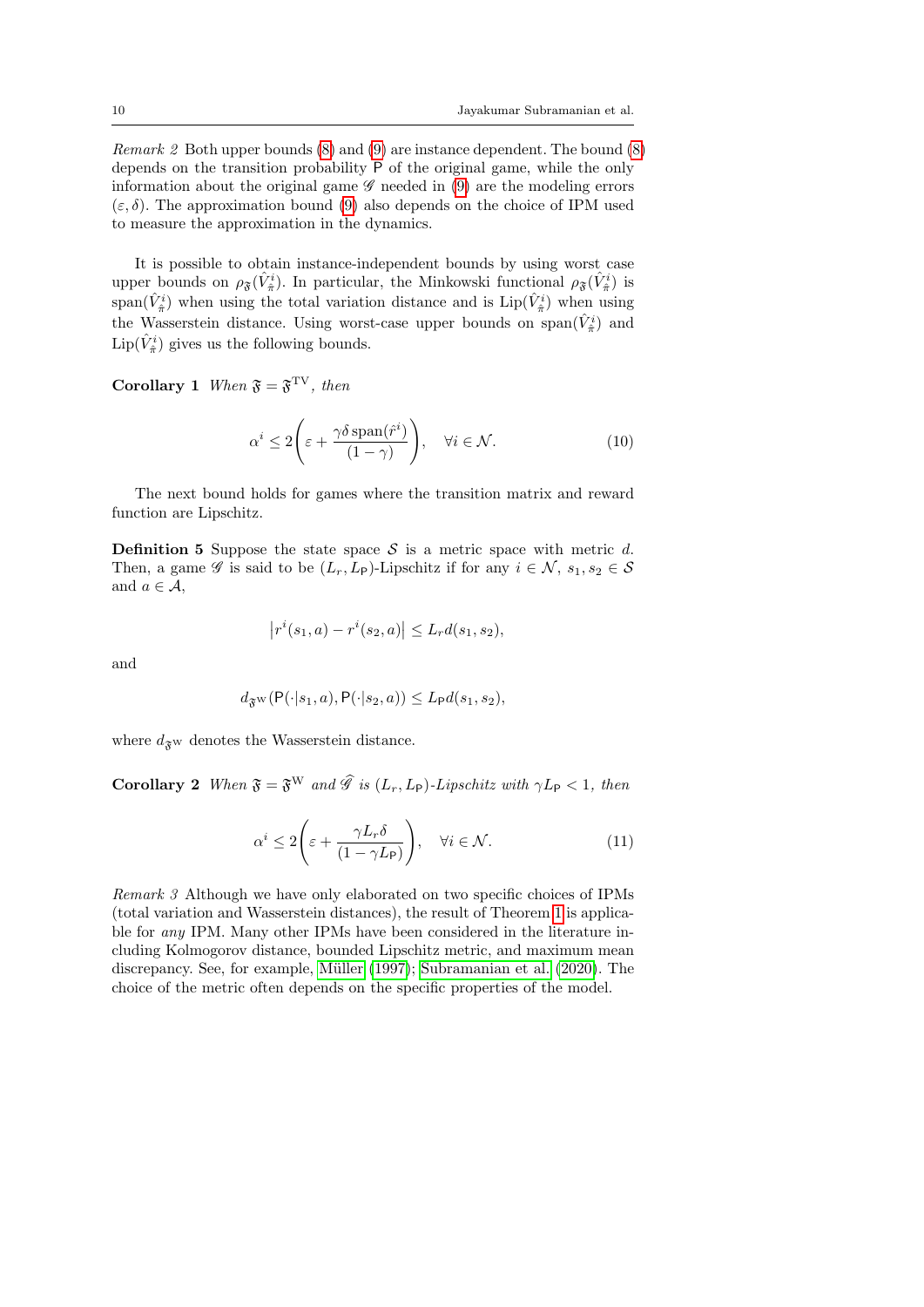#### <span id="page-10-3"></span>2.4 Model based RL

Now, we consider the setting where the components  $\langle S, (\mathcal{A}^i)_{i \in \mathcal{N}}, (r^i)_{i \in \mathcal{N}}, \gamma \rangle$ of a game  $\mathscr G$  are known but the transition probability matrix P is not known. Suppose we have access to a *generative model*, i.e., a black-box simulator which provides samples  $S_+ \sim P(\cdot|s, a)$  of the next state  $S_+$  for a given state-action pair  $(s, a)$  as input. Suppose we call the simulator n times at each state-action pair<sup>[4](#page-10-1)</sup> and estimate an empirical model  $\hat{P}_n$  as  $\hat{P}_n(s'|s, a) = \text{count}(s'|s, a)/n$ , where count $(s'|s, a)$  is the number of times s' is sampled with the input is  $(s, a)$ . The game  $\widehat{\mathscr{G}}_n = \langle \mathcal{S}, (\mathcal{A}^i)_{i \in \mathcal{N}}, \widehat{P}_n, (r^i)_{i \in \mathcal{N}}, \gamma \rangle$  may be viewed as an approximation of game  $\mathscr{G}$ . Let  $\hat{\pi}_n$  be an MPE  $\mathscr{G}_n$ .

Note that we are assuming that there is a system planner which generates samples from the generative model and computes the MPE of  $\mathscr{G}_n$ . A more interesting setting is where each player generates independent samples from the generative model and computes a different MPE. This setting is challenging due to the multiplicity of MPE and is not discussed in this paper.

One fundamental question in this setting is the following. Given an  $\alpha > 0$ , how many samples n are needed from the generative model to ensure that  $\hat{\pi}_n$  is an  $\alpha$ -MPE for game  $\mathscr G$ . This is called the *sample complexity* of learning. Below, we obtain a bound on sample complexity using the approximation bounds of Theorem [1.](#page-8-2)

<span id="page-10-2"></span>**Theorem 2** For any  $\alpha > 0$  and  $p > 0$ , let

$$
n \geq \left\lceil \left( \frac{\gamma}{1-\gamma} \operatorname{span}(r) \right)^2 \frac{2 \log(2|\mathcal{S}| \left( \prod_{i \in \mathcal{N}} |\mathcal{A}^i| \right) |\mathcal{N}|/p)}{\alpha^2} \right\rceil.
$$

Then, with probability  $1 - p$ , an MPE  $\hat{\pi}_n$  of game  $\mathscr{G}_n$  is  $\alpha$ -MPE for game  $\mathscr{G}$ .

See Sec. [4](#page-16-0) for the proof.

Remark 4 In general, game  $\mathscr{G}_n$  may have multiple MPE. The result of Theo-rem [2](#page-10-2) is true for *every* MPE of game  $\mathscr{G}_n$ .

#### <span id="page-10-0"></span>3 Preliminaries on MDPs

3.1 MDP, Bellman Operators, and Dynamic Programming

A Markov Decision Process (MDP) is a tuple  $\langle S, A, P, r, \gamma \rangle$  where

- S is the (finite) set of states of the environment. The state at time t is denoted by  $S_t$ .
- $\mathcal A$  is the (finite) set of actions available to the agent. The action at time  $t$ is denoted by  $A_t$ .

<span id="page-10-1"></span> $4$  Note that since *n* samples are generated for every state-action pair, the total number of calls to the simulator equal  $n|\mathcal{S}| |\mathcal{A}|$ .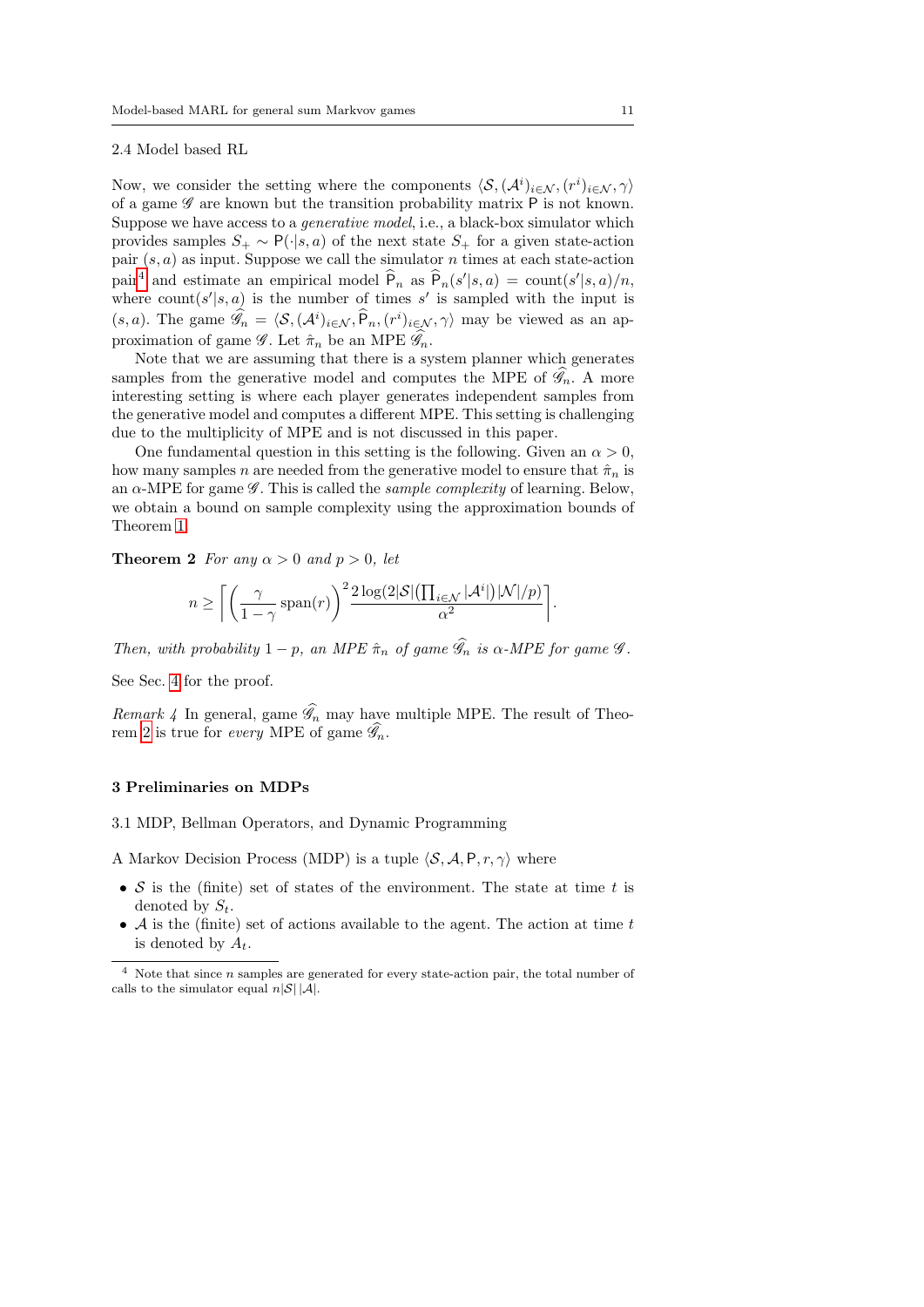•  $P : S \times A \rightarrow \mathcal{P}(S)$  is the controlled transition probability. For any realization  $s_{1:t+1}$  of  $S_{1:t+1}$  and choice  $a_{1:t}$  of  $A_{1:t}$ , we have

$$
\mathbb{P}(S_{t+1} = s_{t+1} | S_{1:t} = s_{1:t}, A_{1:t} = a_{1:t}) = \mathsf{P}(s_{t+1} | s_t, a_t). \tag{12}
$$

- $r : \mathcal{S} \times \mathcal{A} \rightarrow \mathbb{R}$  is the per-step reward function.
- $\gamma \in (0, 1)$  is the discount factor.

It is assumed that the agent observes the state  $S_t$  and chooses the action  $A_t$ according to a Markov strategy  $\pi : \mathcal{S} \to \mathcal{P}(\mathcal{A})$ . The performance of a Markov strategy  $\pi$  starting from initial state  $s_0 \in \mathcal{S}$  is given by:

$$
V_{\pi}(s_0) = (1 - \gamma) \mathbb{E}_{\pi} \left[ \sum_{t=0}^{\infty} \gamma^t r(S_t, A_t) \middle| S_0 = s_0 \right],
$$
 (13)

where the expectation is with respect to the joint measure on the system variables induced by the choice of strategy  $\pi$ . A strategy  $\pi$  is called optimal if for any other Markov strategy  $\tilde{\pi},$  we have

$$
V_{\pi}(s) \ge V_{\tilde{\pi}}(s), \quad \forall s \in \mathcal{S}.
$$
\n
$$
(14)
$$

In addition, given a positive constant  $\alpha$ , a strategy  $\pi$  is called  $\alpha$ -optimal if

$$
V_{\pi}(s) \ge V_{\tilde{\pi}}(s) - \alpha, \quad \forall s \in \mathcal{S}.
$$
 (15)

Given an MDP  $\mathcal{M} = \langle \mathcal{S}, \mathcal{A}, P, r, \gamma \rangle$  and a Markov strategy  $\pi$ , define the Bellman operators  $\mathcal{B}_{\pi}: \mathbb{R}^{|\mathcal{S}|} \to \mathbb{R}^{|\mathcal{S}|}$  and  $\mathcal{B}_{*}: \mathbb{R}^{|\mathcal{S}|} \to \mathbb{R}^{|\mathcal{S}|}$  as follows: for any  $v \in \mathbb{R}^{|\mathcal{S}|}$  and  $s \in \mathcal{S}$ 

$$
[\mathcal{B}_{\pi}v](s) = \sum_{a \in \mathcal{A}} \pi(a|s) \Big[ (1-\gamma)r(s,a) + \gamma \sum_{s' \in \mathcal{S}} \mathsf{P}(s'|s,a)v(s') \Big],\tag{16}
$$

$$
[\mathcal{B}_*v](s) = \max_{a \in \mathcal{A}} \Big[ (1 - \gamma)r(s, a) + \gamma \sum_{s' \in \mathcal{S}} \mathsf{P}(s'|s, a)v(s') \Big]. \tag{17}
$$

Then, optimal and approximately optimal strategies can be characterized using the Bellman operators as shown below. These are standard results. See [Bert](#page-27-23)[sekas](#page-27-23) [\(2017\)](#page-27-23), for example.

**Proposition 1** A Markov strategy  $\pi$  is optimal if and only if there exists a value function  $V \in \mathbb{R}^{|S|}$  such that

<span id="page-11-2"></span>
$$
V = \mathcal{B}_{\pi} V \quad and \quad V = \mathcal{B}_{*} V. \tag{18}
$$

Remark 5 Note that an MDP can have more than one optimal strategy but all optimal strategies have the same performance and hence the same value function.

<span id="page-11-1"></span>**Proposition 2** Given a Markov strategy  $\pi$ , let  $V_{\pi}$  be the unique fixed point of  $V_{\pi} = \mathcal{B}_{\pi} V_{\pi}$  and let  $V_{*}$  be the unique fixed point of  $V_{*} = \mathcal{B}_{*} V_{*}$ . Then, the strategy  $\pi$  is  $\alpha$ -optimal if and only if

<span id="page-11-0"></span>
$$
V_{\pi} \ge V_* - \alpha. \tag{19}
$$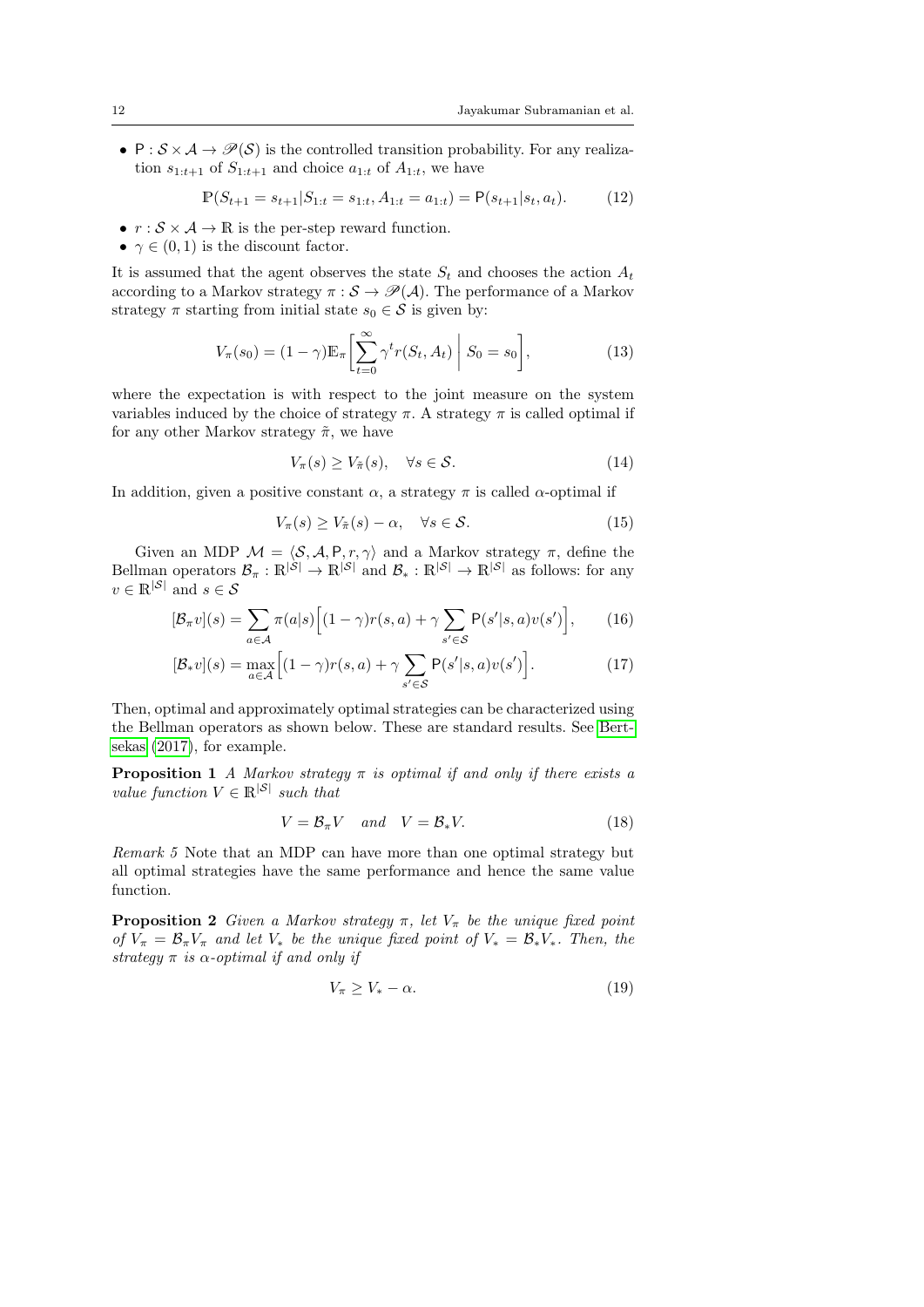*Remark 6* A sufficient condition to verify  $(19)$  in Proposition [2](#page-11-1) is that

$$
V_{\pi} \geq \mathcal{B}_* V_{\pi} - \alpha. \tag{20}
$$

We now present some basic properties of the value function which are used later.

<span id="page-12-1"></span>**Lemma 1** If V is the optimal value function of MDP  $M$ , then

 $span(V) \leq span(r)$ .

Proof This result follows immediately by observing that the per-step reward  $r(S_t, A_t) \in \text{min}(r), \max(r)$ . Therefore,  $\max(V) \leq \max(r)$  and  $\min(V) \geq$  $\min(r)$ .

We now define the notion of a Lipschitz MDP.

**Definition 6** Let d be a metric on the state space  $S$ . The MDP  $M$  is said to be  $(L_r, L_\mathsf{P})$ -Lipschitz if for any  $s_1, s_2 \in \mathcal{S}$  and  $a \in A$ , the reward function r and transition kernel  $P$  of  $M$  satisfy the following

$$
|r(s_1, a) - r(s_2, a)| \le L_r d(s_1, s_2),
$$

and

$$
d_{\mathfrak{F}^{\mathrm{W}}}(\mathsf{P}(\cdot|s_1,a),\mathsf{P}(\cdot|s_2,a))\leq L_{\mathsf{P}}d(s_1,s_2),
$$

where  $d_{\mathfrak{F}^{\text{W}}}$  denotes the Wasserstein distance.

<span id="page-12-2"></span>**Lemma 2** If an MDP M is  $(L_r, L_\mathsf{P})$ -Lipschitz and  $\gamma L_\mathsf{P} < 1$ , and V is the optimal value function of M, then

$$
\operatorname{Lip}(V) \le \frac{(1-\gamma)L_r}{1-\gamma L_{\mathsf{P}}}.
$$

*Proof* The result follows from [\(Hinderer 2005,](#page-27-24) Theorem 4.2).  $\square$ 

3.2 Robustness of MDPs to model approximation

<span id="page-12-3"></span>**Definition 7** Given a function class  $\mathfrak{F}$  and positive constants  $(\varepsilon, \delta)$ , we say that an MDP  $\widehat{\mathcal{M}} = \langle \mathcal{S}, \mathcal{A}, \widehat{P}, \hat{r}, \gamma \rangle$  is an  $(\varepsilon, \delta)$ -approximation of the MDP  $\mathcal{M} =$  $\langle \mathcal{S}, \mathcal{A}, P, r, \gamma \rangle$  if it satisfies the following properties:

1. **Reward approximation**: For all  $s \in \mathcal{S}$ , and  $a \in \mathcal{A}$ ,

$$
|r(s,a) - \hat{r}(s,a)| \le \varepsilon. \tag{21}
$$

2. Transition approximation: For all  $s \in \mathcal{S}$ , and  $a \in \mathcal{A}$ ,

$$
d_{\mathfrak{F}}(\mathsf{P}(\cdot|s,a),\widehat{\mathsf{P}}(\cdot|s,a)) \le \delta. \tag{22}
$$

<span id="page-12-0"></span>The main approximation result for MDPs relevant for our analysis is the following.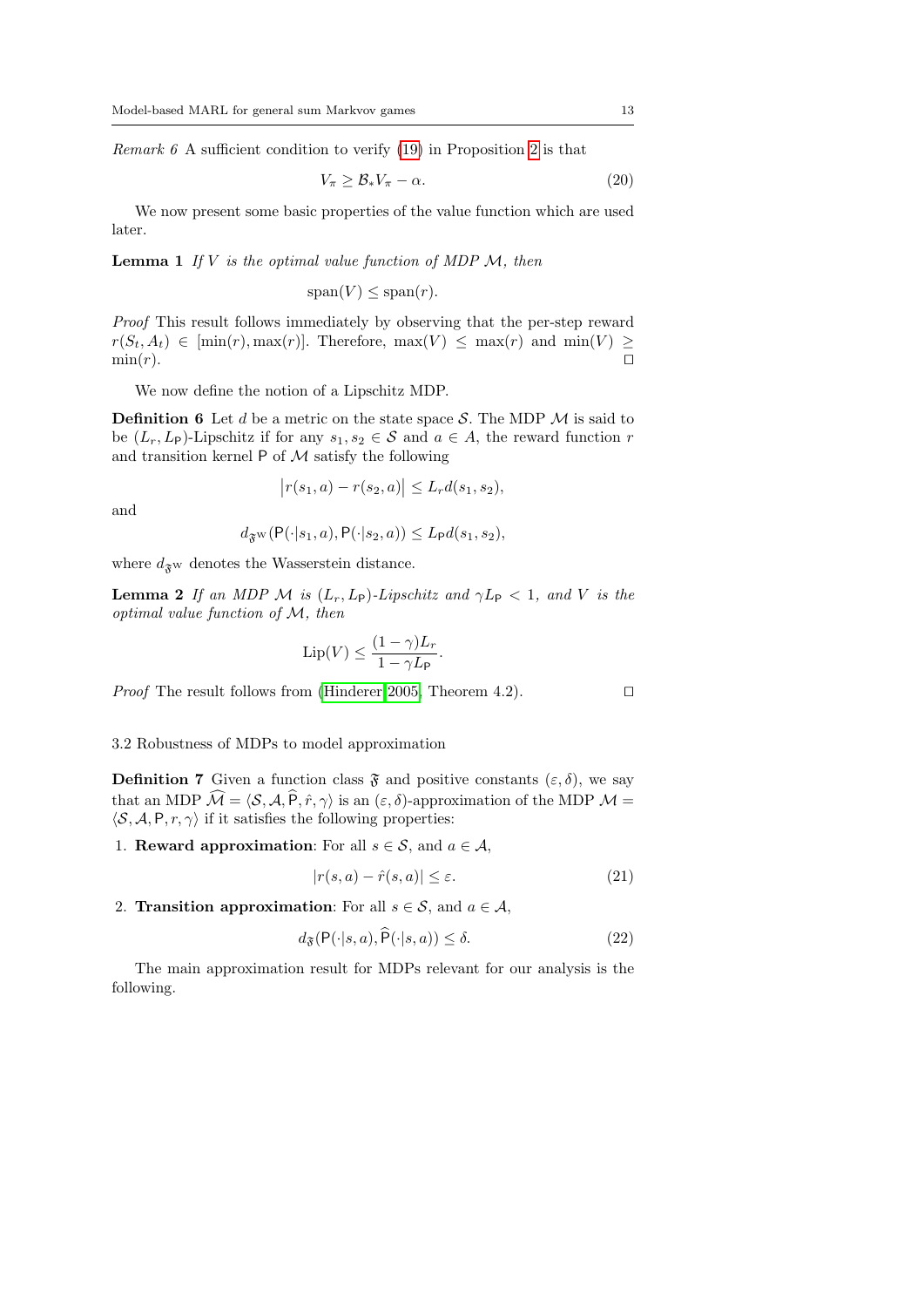**Theorem 3** Given a function class  $\mathfrak{F}$  and an MDP  $\mathcal{M} = \langle \mathcal{S}, \mathcal{A}, P, r, \gamma \rangle$ , suppose  $\widehat{\mathcal{M}} = \langle \mathcal{S}, \mathcal{A}, \widehat{P}, \hat{r}, \gamma \rangle$  is an  $(\varepsilon, \delta)$ -approximation of M. Let  $\hat{\pi}$  be an optimal strategy of  $\widehat{\mathcal{M}}$  and  $\widehat{V}_{\hat{\pi}}$  be the corresponding value function. Then  $\hat{\pi}$  is an  $\alpha$ optimal strategy of M with

$$
\alpha \le 2\Big(\varepsilon + \frac{\gamma \Delta_{\hat{\pi}}}{(1-\gamma)}\Big),\tag{23}
$$

where

$$
\Delta_{\hat{\pi}} = \max_{s \in S, a \in A} \bigg| \sum_{s' \in S} \bigg[ P(s'|s, a) \hat{V}_{\hat{\pi}}(s') - \hat{P}(s'|s, a) \hat{V}_{\hat{\pi}}(s') \bigg] \bigg| \le \delta \rho_{\mathfrak{F}}(\hat{V}_{\hat{\pi}}),
$$

Therefore,

$$
\alpha \le 2\Big(\varepsilon + \frac{\gamma \delta \rho_{\mathfrak{F}}(\hat{V}_{\hat{\pi}})}{(1-\gamma)}\Big),\tag{24}
$$

Proof The result follows along the same lines as [\(Subramanian et al. 2020,](#page-28-21) Theorem 27) applied to MDPs. For the sake of completeness, we provide a complete proof in Appendix [A.](#page-25-0)  $\Box$ 

The bounds in Theorem [3](#page-12-0) are instance dependent. Instance-indepedent bounds can be obtained by using worst-case values of  $\rho_{\mathfrak{F}}(\tilde{V})$ , as shown below.

<span id="page-13-0"></span>**Corollary [3](#page-12-0)** If the function class  $\mathfrak{F}$  in Theorem 3 is  $\mathfrak{F}^{\text{TV}}$ , then

$$
\alpha \le 2\Big(\varepsilon + \frac{\gamma \delta \operatorname{span}(\hat{r})}{(1 - \gamma)}\Big).
$$

*Proof* The result follows from the observation that  $\rho_{d_{\mathfrak{F}}\text{TV}}(V) = \text{span}(V)$  and then using Lemma 1 in Theorem 3. then using Lemma [1](#page-12-1) in Theorem [3.](#page-12-0)

<span id="page-13-1"></span>**Corollary 4** If the function class  $\mathfrak{F}$  in Theorem [3](#page-12-0) is  $\mathfrak{F}^W$ , and the approximate MDP  $\mathcal{\hat{M}}$  is  $(L_r, L_{\mathsf{P}})$ -Lipschitz with  $\gamma L_{\mathsf{P}} < 1$ , then

$$
\alpha \le 2\left(\varepsilon + \frac{\gamma \delta L_r}{(1 - \gamma L_{\mathsf{P}})}\right).
$$

*Proof* The result follows from the observation that  $\rho_{\mathfrak{F}^W}(V) = \text{Lip}(V)$  and then using Lemma [2](#page-12-2) in Theorem [3.](#page-12-0)  $\Box$ 

3.3 Generative models and PAC approximation bounds

In this section, we consider a setting similar to Sec. [2.4,](#page-10-3) but for MDPs. Suppose the components  $\langle \mathcal{S}, \mathcal{A}, r, \gamma \rangle$  of an MDP M are known but the transition probability matrix P is not known. Suppose we have access to a generative model, i.e., a black-box simulator which provides samples  $S_+ \sim P(\cdot|s, a)$  of the next state  $S_+$  for a given state-action pair  $(s, a)$  as input. Suppose we call the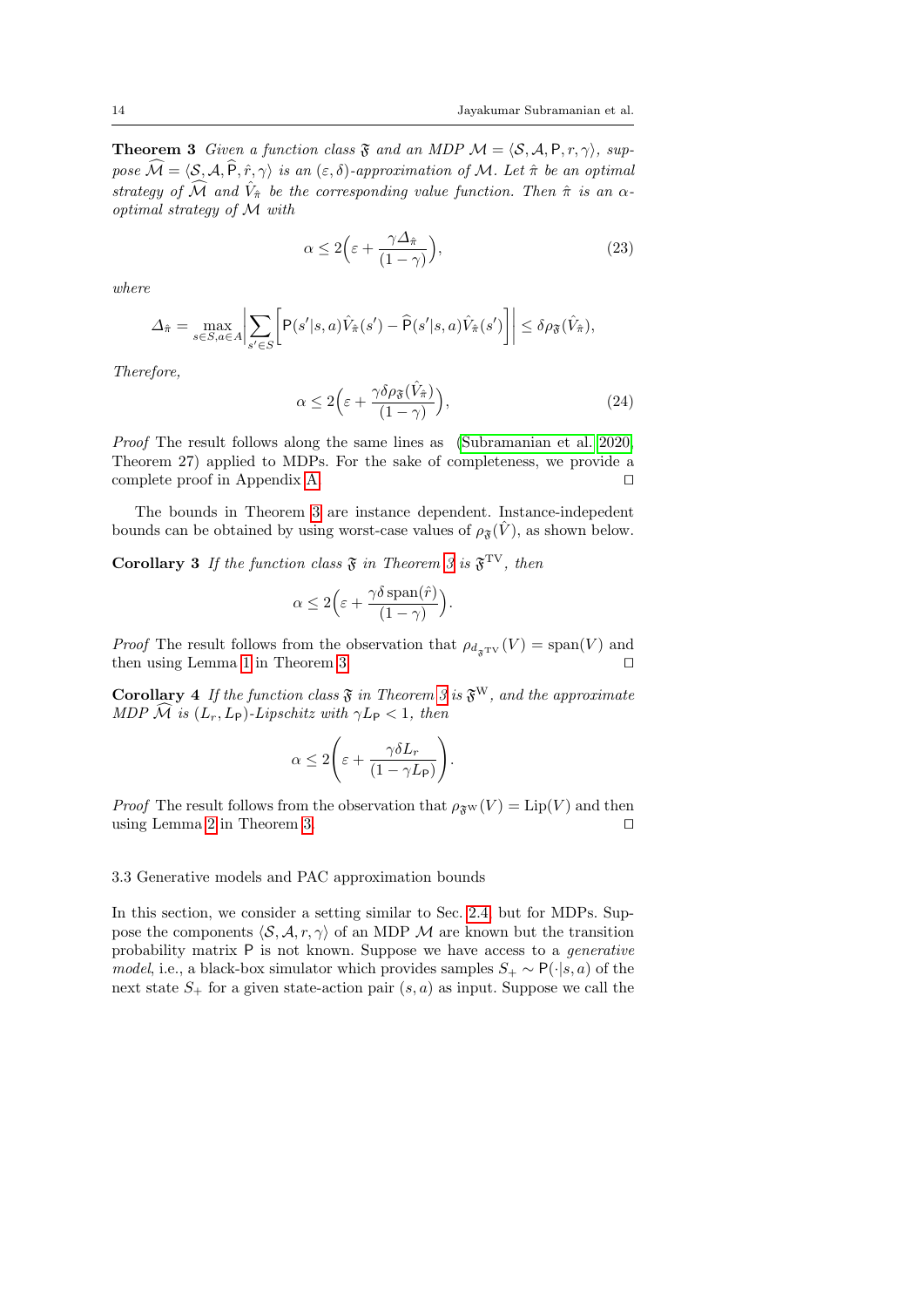simulator  $n$  times at each state-action pair<sup>[5](#page-14-0)</sup> and estimate an empirical model  $\widehat{P}_n$  as  $\widehat{P}_n(s'|s, a) = \text{count}(s'|s, a)/n$ , where  $\text{count}(s'|s, a)$  is the number of times s' is sampled with the input is  $(s, a)$ . The MDP  $\widehat{\mathcal{M}}_n = \langle \mathcal{S}, \mathcal{A}, \widehat{P}_n, r, \gamma \rangle$  may be viewed as an approximation of MDP  $\mathcal{M}$ . Let  $\hat{\pi}_n$  be the optimal strategy for  $\mathcal{\tilde{M}}$ .

As in Sec. [2.4,](#page-10-3) we are interested in the following question. Given an  $\alpha > 0$ , how many samples  $n$  are needed from the generative model to ensure that  $\hat{\pi}_n$  is an  $\alpha$ -optimal MDP. This is called the *sample complexity* of learning and a simple upper bound can be obtained using the approximation bounds of Theorem [3.](#page-12-0) For that matter, we state standard results on concentration inequalities.

Suppose  $X \in \mathcal{X}$  is a random variable with distribution  $\mu$ . Suppose  $\{X_1, \ldots, X_n\}$  $X_n$  is a sequence of random variables sampled according to  $\mu$ . Let  $\hat{\mu}_n$  denote the empirical measure constructed from  $\{X_1, \ldots, X_n\}$ , i.e.,

$$
\hat{\mu}_n(x) = \frac{1}{n} \sum_{k=1}^n \mathbb{1}_{\{X_k = x\}}.
$$

<span id="page-14-1"></span>Then, we have the following.

**Lemma 3** For a given  $H > 0$ , let  $\mathfrak{F}_H$  denote the set of functions  $f: \mathcal{X} \to \mathbb{R}$ such that span(f)  $\leq H$ . Then, for any  $f \in \mathfrak{F}_H$  and  $\Delta > 0$ ,

$$
\mathbb{P}\bigg(\bigg|\sum_{x\in\mathcal{X}}\big[\mu(x)f(x)-\mu_n(x)f(x)\big]\bigg|\geq\varDelta\bigg)\leq 2\exp\bigg(-\frac{2n\varDelta^2}{H^2}\bigg).
$$

*Proof* Let  $Z = f(X)$  and  $Z_i = f(X_i)$ . Then,  $\{Z_1, \ldots, Z_n\}$  is an i.i.d. sequence and  $\text{Supp}(Z_i) \leq H$ . Then, by the Hoeffding inequality [\(Cesa-Bianchi and](#page-27-25) [Lugosi 2006,](#page-27-25) Corollary A.1),

$$
\mathbb{P}\bigg(\bigg|\frac{1}{n}\sum_{i=1}^n Z_i - \mathbb{E}[Z]\bigg| \ge \Delta\bigg) \le 2\exp\bigg(-\frac{2n\Delta^2}{H^2}\bigg).
$$

The result then follows from observing that  $\mathbb{E}[Z] = \sum_{x \in \mathcal{X}} \mu(x) f(x)$  and  $\left(\sum_{i=1}^n Z_i\right)/n = \sum_{x \in \mathcal{X}} \mu_n(x) f(x).$ 

By combining Lemma [3](#page-14-1) with Theorem [3,](#page-12-0) we get the following.

<span id="page-14-2"></span>**Theorem 4** For any  $\alpha > 0$  and  $p > 0$ , let

$$
n \ge \left\lceil \left( \frac{\gamma}{1-\gamma} \operatorname{span}(r) \right)^2 \frac{2 \log(2|\mathcal{S}| |\mathcal{A}|/p)}{\alpha^2} \right\rceil.
$$

Then, with probability  $1-p$ , the optimal strategy  $\hat{\pi}_n$  of MDP  $\widehat{\mathcal{M}}_n$  is  $\alpha$ -optimal for M.

<span id="page-14-0"></span> $5$  Note that since *n* samples are generated for every state-action pair, the total number of calls to the simulator equal  $n|\mathcal{S}| |\mathcal{A}|$ .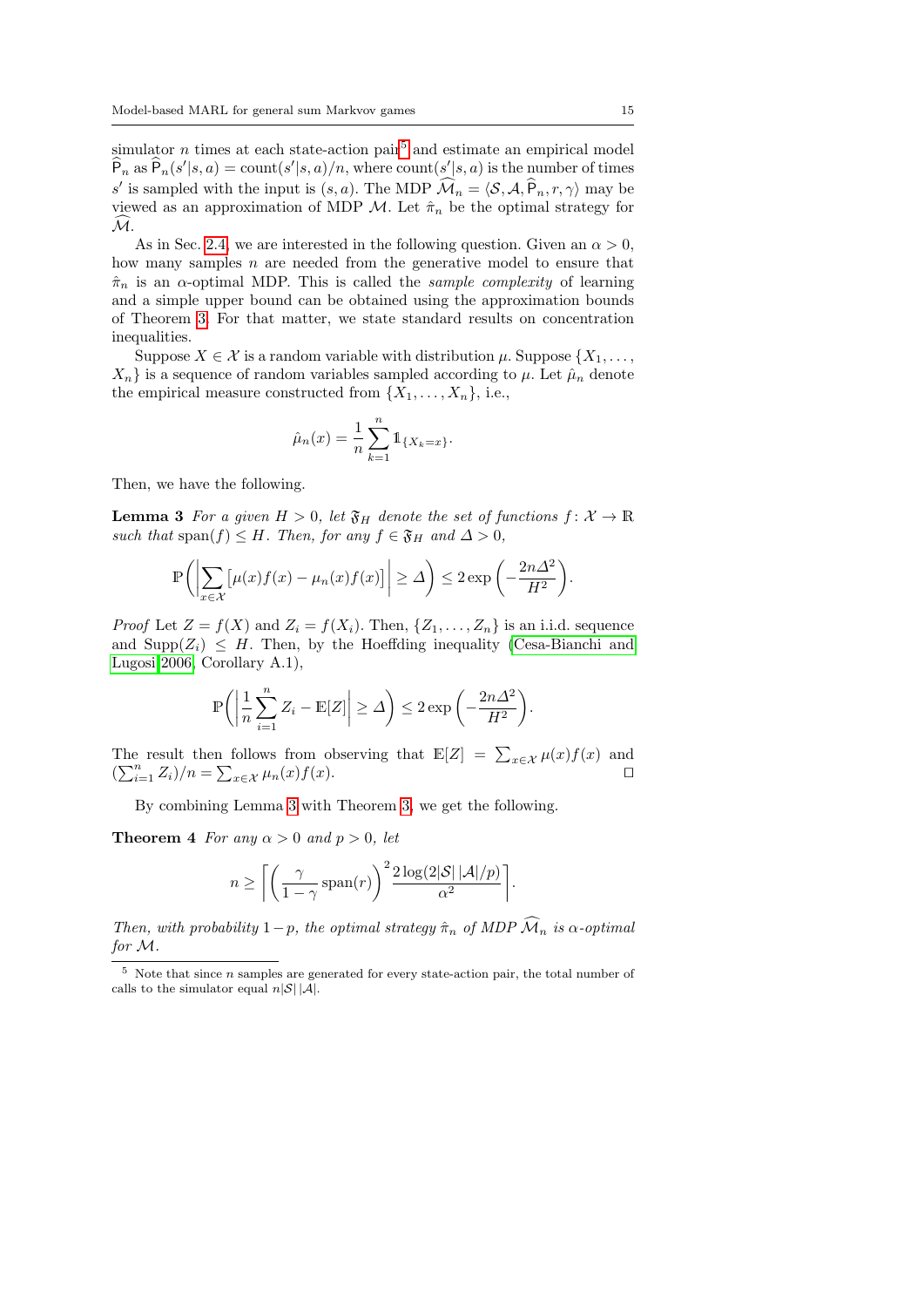*Proof* Let  $H = \text{span}(r)$ . Let  $\hat{V}_n$  be the value function for  $\widehat{\mathcal{M}}_n$ . From Lemma [1,](#page-12-1) we know that  $\hat{V}_n \in \mathfrak{F}_H$ . Therefore, from Lemma [3,](#page-14-1) we have that for a given state-action pair  $(s, a)$  and  $\Delta > 0$ ,

$$
\mathbb{P}\bigg(\bigg|\sum_{s'\in\mathcal{S}}\mathsf{P}(s'|s,a)\hat{V}_n(s')-\sum_{s'\in\mathcal{S}}\widehat{\mathsf{P}}(s'|s,a)\hat{V}_n(s')\bigg|\geq\varDelta\bigg)\leq 2\exp\bigg(-\frac{2n\varDelta^2}{H^2}\bigg).
$$

Therefore, by the union bound,

$$
\mathbb{P}\left(\max_{(s,a)\in\mathcal{S}\times\mathcal{A}}\left|\sum_{s'\in\mathcal{S}}\mathsf{P}(s'|s,a)\hat{V}_n(s')-\sum_{s'\in\mathcal{S}}\widehat{\mathsf{P}}(s'|s,a)\hat{V}_n(s')\right|\geq\Delta\right)
$$

$$
\leq 2|\mathcal{S}||\mathcal{A}|\exp\left(-\frac{2n\Delta^2}{H^2}\right). \quad (25)
$$

Now, choose  $\Delta$  such that the right hand side of [\(25\)](#page-15-0) equals p, i.e.,

$$
\Delta = H \sqrt{\frac{\log(2|\mathcal{S}||\mathcal{A}|/p)}{2n}}.
$$

Then, Theorem [3](#page-12-0) implies that with probability  $1 - p$ ,  $\hat{\pi}_n$  is a  $\alpha_n$ -optimal strategy for  $M$ , where

$$
\alpha_n = 2 \frac{\gamma \Delta}{1 - \gamma} = \frac{\gamma}{1 - \gamma} H \sqrt{\frac{2 \log(2|\mathcal{S}| |\mathcal{A}|/p)}{n}}.
$$

The result now follows by substituting the value of  $n$ .

<span id="page-15-2"></span>Remark 7 The sample complexity bound in Theorem [4](#page-14-2) is not tight. It is shown in [Azar et al.](#page-27-18) [\(2013\)](#page-27-18) that finding an  $\alpha$ -optimal policy with probability  $1 - p$ requires at least

$$
\varOmega\bigg(|\mathcal{S}|\,|\mathcal{A}|\frac{\log(|\mathcal{S}|\,|\mathcal{A}|/\delta)}{(1-\gamma)\alpha^2}\bigg)
$$

samples.<sup>[6](#page-15-1)</sup> The upper bound in Theorem [4](#page-14-2) is loose by a factor of  $1/(1 - \gamma)$ . For the case of MDPs, tighter upper bounds which match the lower bound of [Azar et al.](#page-27-18) [\(2013\)](#page-27-18) (up to logarithmic factors) have been obtained in [Sidford](#page-28-14) [et al.](#page-28-14) [\(2018\)](#page-28-14); [Agarwal et al.](#page-26-1) [\(2020\)](#page-26-1) by using Bernstein inequality rather than Hoeffding inequality and then providing a bound on the variance of the value function. We do not present these tighter bounds here because we have not been able to extend them to the setting of general-sum Markov games.

<span id="page-15-0"></span>

<span id="page-15-1"></span> $6$  Recall that we are working with normalized total expected reward (see Remark [1\)](#page-6-0), while the results [Azar et al.](#page-27-18) [\(2013\)](#page-27-18) are derived for the unnormalized total reward. In the discussion above, we have normalized the results of [Azar et al.](#page-27-18) [\(2013\)](#page-27-18).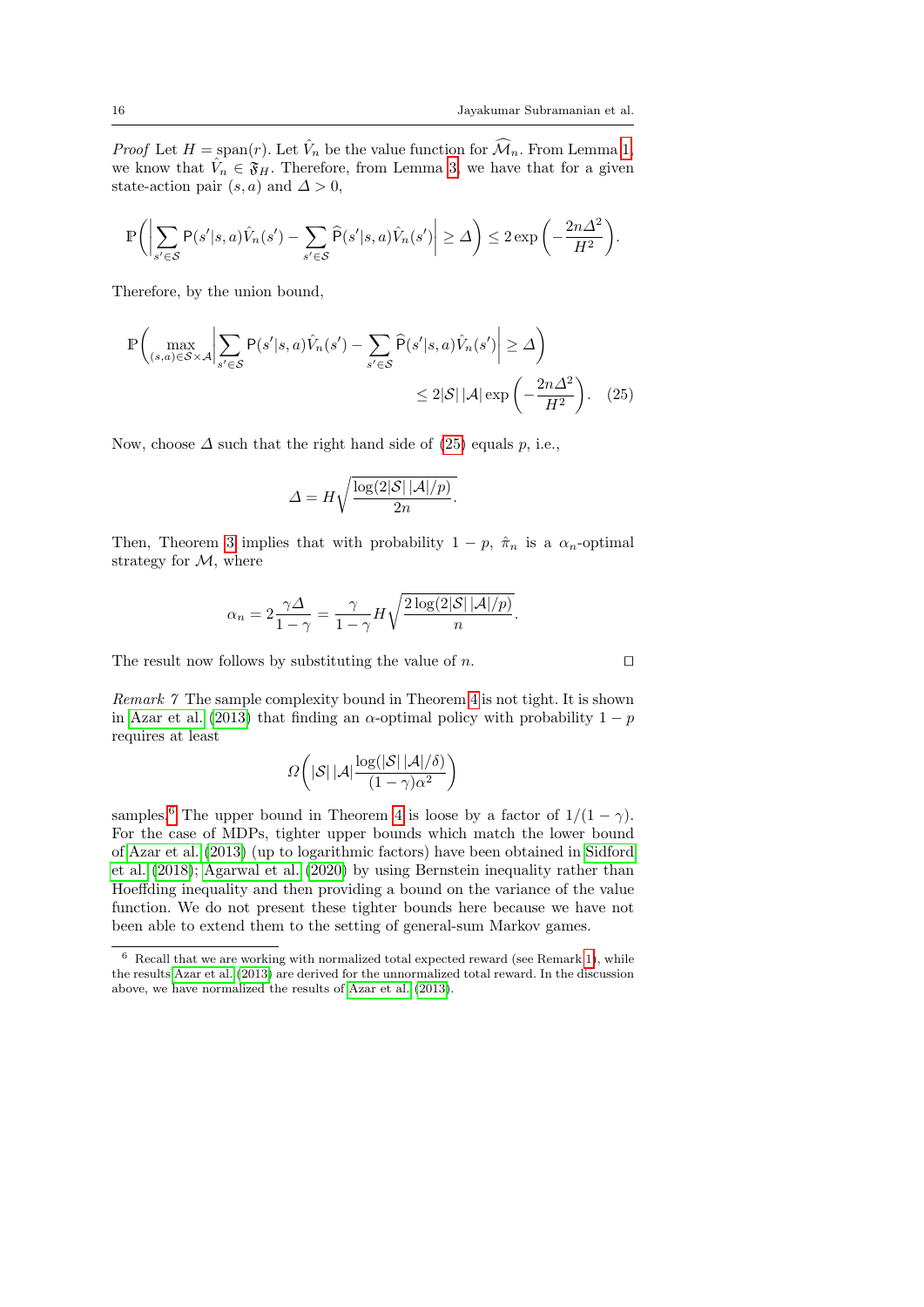## <span id="page-16-0"></span>4 Proof of the main results

4.1 Bellman operators and characterization of Markov perfect equilibrium

Given a Markov strategy profile  $\pi = (\pi^i)_{i \in \mathcal{N}}$ , state  $s \in \mathcal{S}$ , and action profile  $a = (a^i)_{i \in \mathcal{N}} \in \mathcal{A}$ , we use the notation

$$
\pi(a|s) = \prod_{i \in \mathcal{N}} \pi^i(a^i|s) \text{ and}
$$

$$
\pi^{-i}(a^{-i}|s) = \prod_{j \in \mathcal{N}\backslash\{i\}} \pi^j(a^j|s).
$$
(26)

Given a player  $i \in \mathcal{N}$  and a Markov strategy profile  $\pi = (\pi^i, \pi^{-i}),$  we define two Bellman operators as follows:

1. An operator  $\mathcal{B}^i_{(\pi^i, \pi^{-i})}: \mathbb{R}^{|\mathcal{S}|} \to \mathbb{R}^{|\mathcal{S}|}$  given as follows: for any  $v \in \mathbb{R}^{|\mathcal{S}|}$  and  $s \in \mathcal{S}$ ,

$$
[\mathcal{B}^i_{(\pi^i, \pi^{-i})} v](s) = \sum_{a \in \mathcal{A}} \pi(a|s) \Big[ (1 - \gamma) r^i(s, a) + \gamma \sum_{s' \in \mathcal{S}} \mathbb{P}(s'|s, a) v(s') \Big].
$$

2. An operator  $\mathcal{B}_{*,\pi^{-i}}^i : \mathbb{R}^{|\mathcal{S}|} \to \mathbb{R}^{|\mathcal{S}|}$  given as follows: for any  $v \in \mathbb{R}^{|\mathcal{S}|}$  and  $s \in \mathcal{S}$ ,

$$
[\mathcal{B}_{(*,\pi^{-i})}^i v](s) = \max_{a^i \in \mathcal{A}^i} \left[ \sum_{a^{-i} \in \mathcal{A}^{-i}} \pi^{-i} (a^{-i}|s) \left[ (1-\gamma)r^i(s,a) + \gamma \sum_{s' \in \mathcal{S}} \mathbb{P}(s'|s,a)v(s') \right] \right].
$$

Now, MPE and approximate MPE can be characterized using the Bellman operators. These are standard results. See, for example, [Filar and Vrieze](#page-27-2) [\(1996\)](#page-27-2).

<span id="page-16-1"></span>**Proposition 3** A Markov strategy profile  $\pi = (\pi^i)_{i \in \mathcal{N}}$  is an MPE if and ony if there exist **value functions**  $V^i \in \mathbb{R}^{|S|}$ ,  $i \in \mathcal{N}$ , such that

$$
V^{i} = \mathcal{B}^{i}_{(\pi^{i}, \pi^{-i})} V^{i}, \qquad \forall i \in \mathcal{N}, \qquad (27a)
$$

and

$$
V^i = \mathcal{B}^i_{(*,\pi^{-i})} V^i, \qquad \forall i \in \mathcal{N}.
$$
 (27b)

<span id="page-16-2"></span>**Proposition 4** Given a Markov strategy profile  $\pi = (\pi^i)_{i \in \mathcal{N}}$ , for any  $i \in \mathcal{N}$ , let  $V^i_\pi$  be the unique fixed point of  $V^i_\pi = \mathcal{B}^i_{(\pi^i, \pi^{-i})} V^i_\pi$  and let  $V^i_{(*, \pi^{-i})}$  be the unique fixed point of  $V^i_{(*,\pi^{-i})} = \mathcal{B}^i_{(*,\pi^{-i})} V^i_{(*,\pi^{-i})}$ . Then, the strategy profile  $\pi$  is an  $\alpha$ -MPE,  $\alpha = (\alpha^i)_{i \in \mathcal{N}}$ , if and only if

$$
V^i_{\pi} \ge V^i_{(*,\pi^{-i})} - \alpha^i, \quad \forall i \in \mathcal{N}.
$$
\n
$$
(28)
$$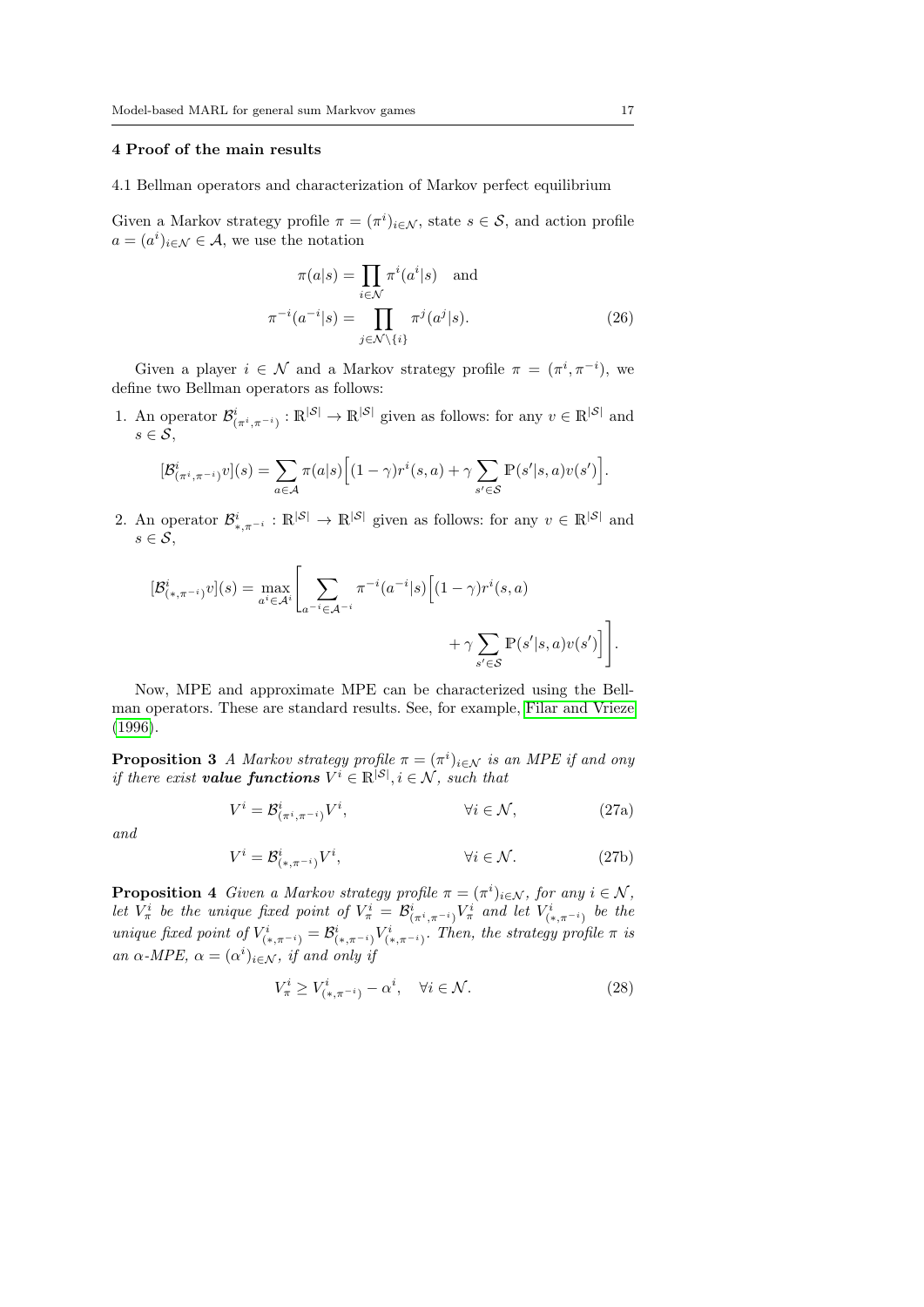4.2 Relationship between games and MDPs

Given a game  $\mathscr{G} = \langle \mathcal{N}, \mathcal{S},(\mathcal{A}^i)_{i \in \mathcal{N}}, P, (r^i)_{i \in \mathcal{N}}, \gamma \rangle$  and a Markov strategy  $\pi =$  $(\pi^i)_{i\in\mathcal{N}},$  we can define MDPs  $\{\mathcal{M}_{\pi^{-i}}^i\}_{i\in\mathcal{N}}$  as follows. For player  $i\in\mathcal{N},$  MDP  $\mathcal{M}_{\pi^{-i}}^i = \langle \mathcal{S}, \mathcal{A}^i, P_{\pi^{-i}}^i, r_{\pi^{-i}}^i, \gamma \rangle$ , where the transition matrix  $P_{\pi^{-i}}^i : \mathcal{S} \times \mathcal{A}^i \rightarrow$  $\mathscr{P}(\mathcal{S})$  is given by

$$
P_{\pi^{-i}}^{i}(s'|s,a^{i}) = \sum_{a^{-i} \in \mathcal{A}^{-i}} \pi^{-i}(a^{-i}|s)P(s'|s,(a^{i},a^{-i})),
$$
\n(29)

and the reward function  $r_{\pi^{-i}}^i : \mathcal{S} \times \mathcal{A}^i \to \mathbb{R}$  is given by

<span id="page-17-3"></span><span id="page-17-2"></span><span id="page-17-1"></span>
$$
r_{\pi^{-i}}^{i}(s, a^{i}) = \sum_{a^{-i} \in \mathcal{A}^{-i}} \pi^{-i}(a^{-i}|s)r^{i}(s, (a^{i}, a^{-i})).
$$
\n(30)

Note the Bellman operators  $\mathcal{B}^i_{(\pi^i, \pi^{-i})}$  and  $\mathcal{B}^i_{(*,\pi^{-i})}$  corresponding to game  $\mathscr{G}$ and strategy  $\pi$  are the same as Bellman operators of MDP  $\mathcal{M}^i_{\pi^{-i}}$ . Therefore, by combining Propositions [1](#page-11-2) and [3,](#page-16-1) we have the following:

**Corollary 5** A Markov strategy profile  $\pi = (\pi^i)_{i \in \mathcal{N}}$  is an MPE if and only if for every  $i \in \mathcal{N}$ , the strategy  $\pi^i$  is an optimal strategy for MDP  $\mathcal{M}^i_{\pi^{-i}}$ .

Similarly, by combining Propositions [2](#page-11-1) and [4,](#page-16-2) we have the following:

**Corollary 6** Given approximate levels  $\alpha = (\alpha^i)_{i \in \mathcal{N}}$ ,  $\alpha^i \in \mathbb{R}_{\geq 0}$ , a Markov strategy profile  $\pi = (\pi^i)_{i \in \mathcal{N}}$ , is an  $\alpha$ -MPE if and only if for every  $i \in \mathcal{N}$ , the strategy  $\pi^i$  is an  $\alpha^i$ -optimal strategy for MDP  $\mathcal{M}^i_{\pi^{-i}}$ .

4.3 Relationship between MDPs corresponding to a strategy profile

We first provide a preliminary result.

**Lemma 4** For any function  $f: \mathcal{S} \to \mathbb{R}$ , player  $i \in \mathcal{N}$ , and any strategy  $\pi^{-i}$ for players other than i, and any  $(s, a^i) \in S \times \mathcal{A}^i$ ,

$$
\left| \sum_{s' \in S} f(s') P_{\pi^{-i}}^i(s' | s, a^i) - \sum_{s' \in S} f(s') \hat{P}_{\pi^{-i}}^i(s' | s, a^i) \right|
$$
  

$$
\leq \max_{a^{-i} \in \mathcal{A}^{-i}} \left| \sum_{s' \in S} f(s') P(s' | s, (a^i, a^{-i})) - \sum_{s' \in S} f(s') \hat{P}(s' | s, (a^i, a^{-i})) \right|.
$$

Therefore,

<span id="page-17-0"></span> $\mathbf{r}$ 

$$
\max_{s \in S, a^i \in A^i} \Big| \sum_{s' \in S} f(s') \mathsf{P}_{\pi^{-i}}^i(s'|s, a^i) - \sum_{s' \in S} f(s') \widehat{\mathsf{P}}_{\pi^{-i}}^i(s'|s, a^i) \Big|
$$
  

$$
\leq \max_{s \in S, (a^i, a^{-i}) \in A} \Big| \sum_{s' \in S} f(s') \mathsf{P}(s'|s, (a^i, a^{-i})) - \sum_{s' \in S} f(s') \widehat{\mathsf{P}}(s'|s, (a^i, a^{-i})) \Big|.
$$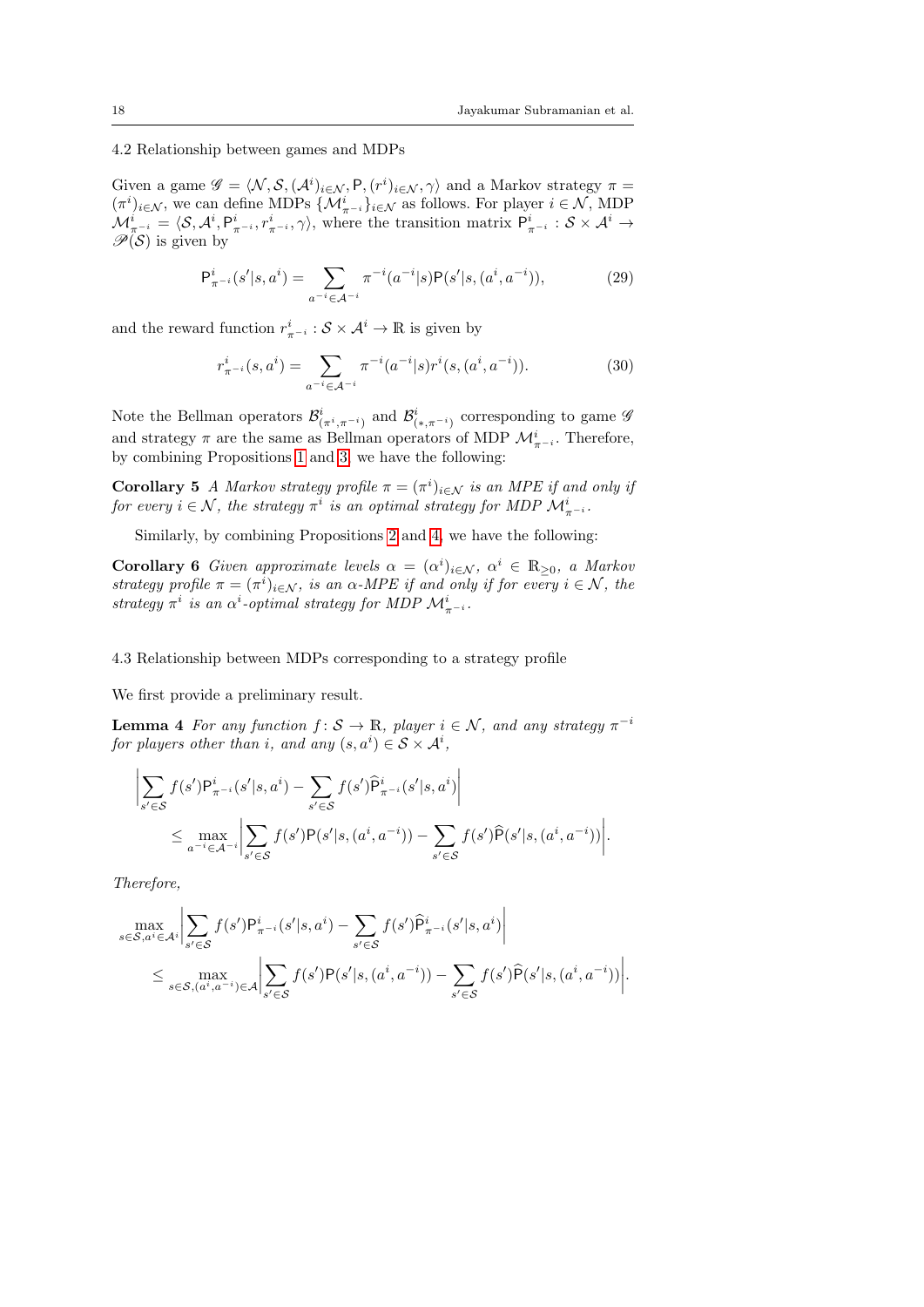*Proof* For the first part, from definition of  $\widehat{P}^i_{\pi^{-i}}$ , we have

$$
\begin{split}\n&\left|\sum_{s'\in\mathcal{S}}f(s')\mathsf{P}_{\pi^{-i}}^{i}(s'|s,a^{i})-\sum_{s'\in\mathcal{S}}f(s')\widehat{\mathsf{P}}_{\pi^{-i}}^{i}(s'|s,a^{i})\right| \\
&= \left|\sum_{s'\in\mathcal{S}}\sum_{a^{-i}\in\mathcal{A}^{-i}}f(s')\pi^{-i}(a^{-i}|s)\mathsf{P}(s'|s,(a^{i},a^{-i}))\right. \\
&\left.-\sum_{s'\in\mathcal{S}}\sum_{a^{-i}\in\mathcal{A}^{-i}}f(s')\pi^{-i}(a^{-i}|s)\widehat{\mathsf{P}}(s'|s,(a^{i},a^{-i}))\right| \\
&\leq \left|\sum_{a^{-i}\in\mathcal{A}^{-i}}\pi^{-i}(a^{-i}|s)\right. \\
&\times \left[\sum_{s'\in\mathcal{S}}f(s')(\mathsf{P}(s'|s,(a^{i},a^{-i}))-\widehat{\mathsf{P}}(s'|s,(a^{i},a^{-i})))\right]\right| \\
&\leq \sum_{a^{-i}\in\mathcal{A}^{-i}}\pi^{-i}(a^{-i}|s) \\
&\times \left|\sum_{s'\in\mathcal{S}}f(s')(\mathsf{P}(s'|s,(a^{i},a^{-i}))-\widehat{\mathsf{P}}(s'|s,(a^{i},a^{-i})))\right| \\
&\leq \sum_{a^{-i}\in\mathcal{A}^{-i}}\pi^{-i}(a^{-i}|s) \\
&\times \max_{\tilde{a}^{-i}\in\mathcal{A}^{-i}}\left|\sum_{s'\in\mathcal{S}}f(s')(\mathsf{P}(s'|s,(a^{i},\tilde{a}^{-i}))-\widehat{\mathsf{P}}(s'|s,(a^{i},\tilde{a}^{-i})))\right| \\
&=\max_{\tilde{a}^{-i}\in\mathcal{A}^{-i}}\left|\sum_{s'\in\mathcal{S}}f(s')(\mathsf{P}(s'|s,(a^{i},\tilde{a}^{-i}))-\widehat{\mathsf{P}}(s'|s,(a^{i},\tilde{a}^{-i})))\right|.\n\end{split}
$$

The second part following by taking a maximum over  $(s, a^i)$ .

Suppose we are given a game  $\mathscr G$  and its  $(\varepsilon, \delta)$  approximation  $\widehat{\mathscr G}$ . Moreover, suppose  $\hat{\pi} = (\hat{\pi}^i)_{i \in \mathcal{N}}$  is an MPE of  $\hat{\mathscr{G}}$ .

Let  $\{\widehat{\mathcal{M}}_{\hat{\pi}^{-i}}^i\}$  be the MDPs corresponding to game  $\widehat{\mathscr{G}}$  and strategy  $\hat{\pi}$ . Similarly, let  $\{\mathcal{M}_{\hat{\pi}^{-i}}^i\}$  be the MDPs corresponding to game  $\widehat{\mathscr{G}}$  and strategy  $\hat{\pi}$ . Then, we have the following.

<span id="page-18-0"></span>An immediate implication of Lemma [4](#page-17-0) is the following.

**Lemma 5** For any player  $i \in \mathcal{N}$ , MDP  $\widehat{\mathcal{M}}_{\hat{\pi}^{-i}}^i$  is an  $(\varepsilon, \delta)$  approximation of MDP  $\mathcal{M}^i_{\hat{\pi}^{-i}}$ .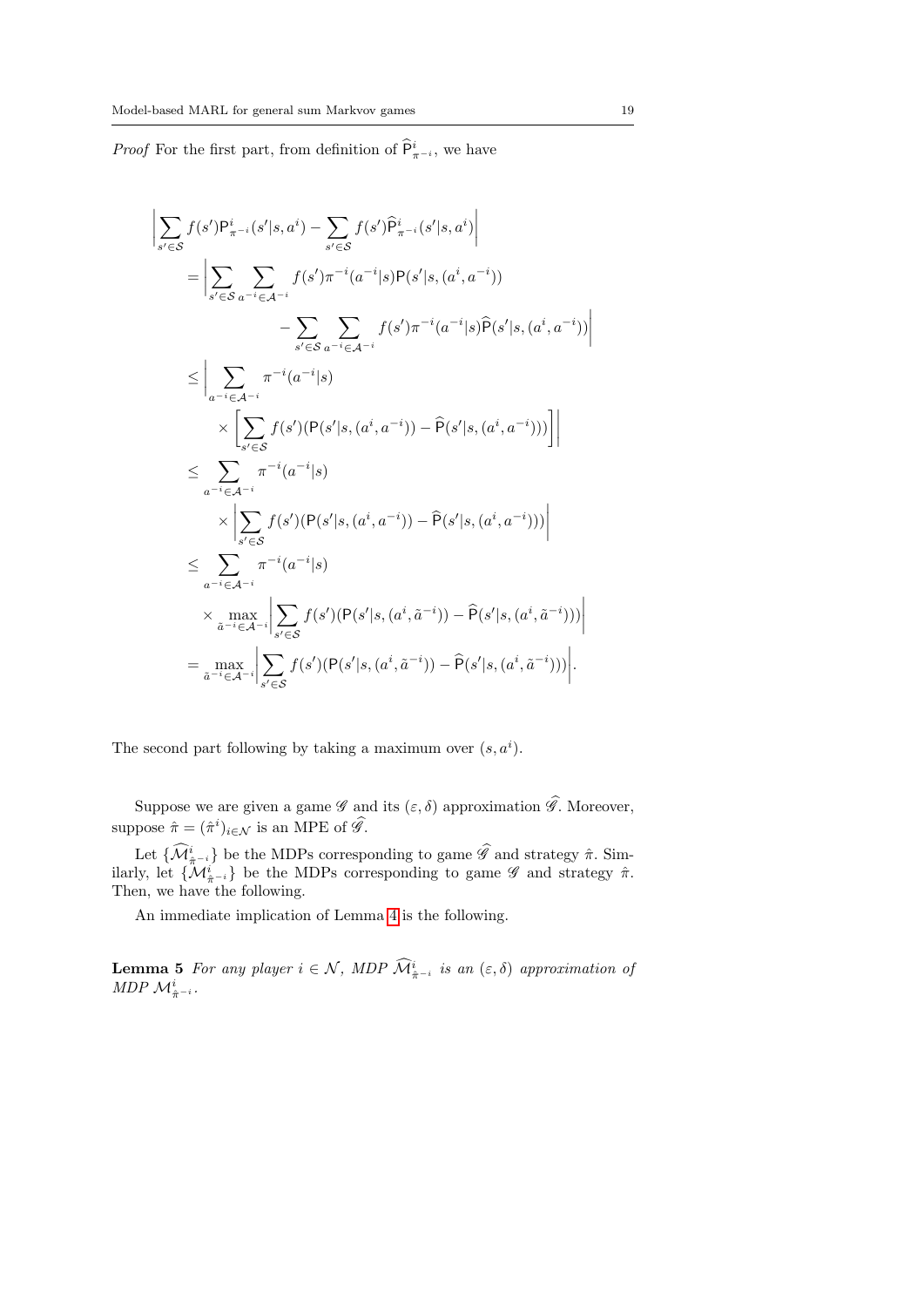Proof Consider

<span id="page-19-0"></span>
$$
|r_{\hat{\pi}^{-i}}^{i}(s, a^{i}) - \hat{r}_{\hat{\pi}^{-i}}^{i}(s, a^{i})|
$$
\n
$$
\leq \sum_{a^{-i} \in \mathcal{A}^{-i}} \hat{\pi}^{-i}(a^{-i}|s)|r^{i}(s, (a^{i}, a^{-i})) - \hat{r}^{i}(s, (a^{i}, a^{-i}))|
$$
\n
$$
\leq \sum_{a^{-i} \in \mathcal{A}^{-i}} \hat{\pi}^{-i}(a^{-i}|s)\varepsilon
$$
\n
$$
\stackrel{(c)}{\equiv} \varepsilon,
$$
\n(31)

where (a) follows from [\(30\)](#page-17-1), (b) follows from [\(6\)](#page-8-3) and (c) follows as  $\varepsilon$  is independent of  $a^{-i}$ . Furthermore,

<span id="page-19-1"></span>
$$
\max_{s \in S, a^i \in A^i} d_{\mathfrak{F}}(P^i_{\hat{\pi}^{-i}}(\cdot|s, a^i), \hat{P}^i_{\hat{\pi}^{-i}}(\cdot|s, a^i))
$$
\n
$$
\stackrel{(d)}{=} \sup_{f \in \mathfrak{F}} \max_{s \in S, a^i \in A^i} \Big| \sum_{s' \in S} f(s') P^i_{\hat{\pi}^{-i}}(s'|s, a^i) - \sum_{s' \in S} f(s') \hat{P}^i_{\hat{\pi}^{-i}}(s'|s, a^i) \Big|
$$
\n
$$
\stackrel{(e)}{\leq} \sup_{f \in \mathfrak{F}} \max_{\substack{s \in S \\ (a^i, a^{-i}) \in A}} \Big| \sum_{s' \in S} f(s') (P(s'|s, (a^i, a^{-i})) - \hat{P}(s'|s, (a^i, a^{-i}))) \Big|
$$
\n
$$
\stackrel{(f)}{=} \max_{\substack{s \in S \\ (a^i, a^{-i}) \in A}} d_{\mathfrak{F}}(P(\cdot|s, (a^i, a^{-i})), \hat{P}(\cdot|s, (a^i, a^{-i})))
$$
\n
$$
\stackrel{(g)}{=} \delta
$$
\n(32)

where  $(d)$  and  $(f)$  follows from Definition [3,](#page-7-1)  $(e)$  follows from Lemma [4,](#page-17-0) and (g) follows from Definition [4.](#page-8-4)

Equations [\(31\)](#page-19-0) and [\(32\)](#page-19-1) imply that MDP  $\widehat{\mathcal{M}}_{\hat{\pi}^{-i}}^i$  is an  $(\varepsilon, \delta)$ -approximation of  $\mathcal{M}^i_{\hat{\pi}^{-i}}$  (see Definition [7\)](#page-12-3). □

#### 4.4 Proof of Theorem [1](#page-8-2)

Arbitrarily fix a player  $i \in \mathcal{N}$ . Then, we have the following.

- 1. From Corollary [5,](#page-17-2) since  $\hat{\pi}$  is an MPE of  $\hat{\mathscr{G}}$ , we have that the strategy  $\hat{\pi}^i$  is optimal for MDP  $\widehat{\mathcal{M}}_{\hat{\pi}^{-i}}^i$ .
- 2. From Lemma [5,](#page-18-0) we know that MDP  $\widehat{\mathcal{M}}_{\hat{\pi}-i}^{i}$  is an  $(\varepsilon, \delta)$  approximation of MDP  $\mathcal{M}^i_{\hat{\pi}^{-i}}$ . Then, by Theorem [3,](#page-12-0) we get that strategy  $\hat{\pi}^i$  is an  $\alpha^i$ -optimal strategy for MDP  $\mathcal{M}^i_{\hat{\pi}^{-i}}$ , where  $\alpha^i$  is given by Theorem [3.](#page-12-0) Lemma [4](#page-17-0) shows that  $\Delta$  for MDP  $\mathcal{M}^i_{\hat{\pi}^{-i}}$  is upper-bounded by  $\Delta^i_{(\hat{\pi}^i, \hat{\pi}^{-i})}$  given in Theorem [1.](#page-8-2)
- 3. Since the above results hold for all  $i \in \mathcal{N}$ , Corollary [6](#page-17-3) implies that strategy profile  $\hat{\pi}$  is an  $\alpha$ -MPE of  $\mathscr{G}$ , where  $\alpha = (\alpha^i)_{i \in \mathcal{N}}$  and  $\alpha^i$  is given by Theorem [3.](#page-12-0)
- 4. The specific formulas for  $\alpha$  in Corollaries [1](#page-9-0) and [2](#page-9-1) follow from Corollaries [3](#page-13-0) and [4.](#page-13-1)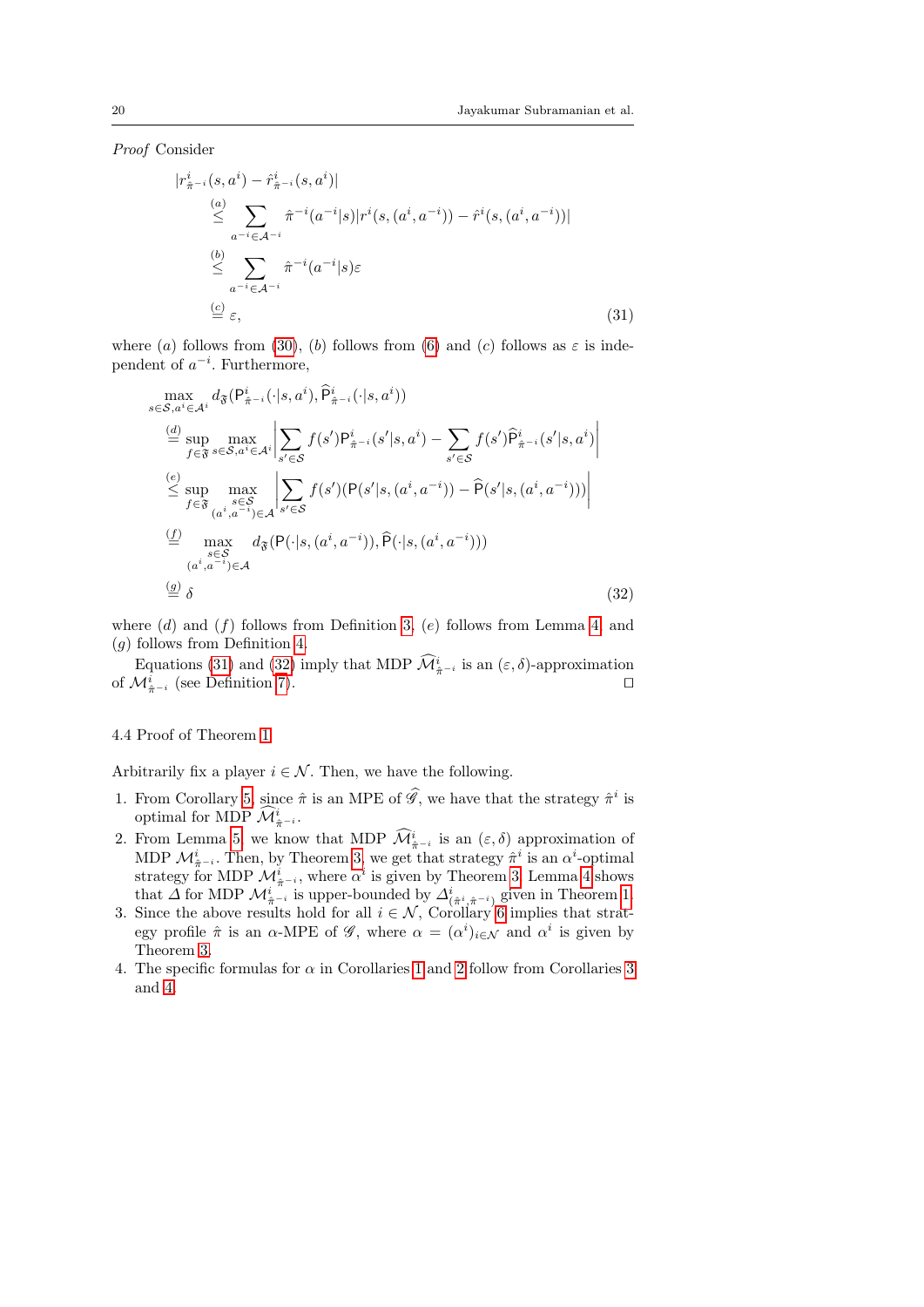## 4.5 Proof of Theorem [2](#page-10-2)

The proof is similar to the proof of Theorem [4.](#page-14-2) Let  $H = \text{span}(r)$ . Recall the definition of  $\mathfrak{F}_H$  in Lemma [3.](#page-14-1) Arbitrarily pick a player  $i \in \mathcal{N}$ . Then, from Lemma [1,](#page-12-1) we know that  $\hat{V}_{\hat{\pi}_n}^i \in \mathfrak{F}_H$ . Therefore, from Lemma [3,](#page-14-1) we have that for a given state-action pair  $(s, a)$  and  $\Delta > 0$ ,

$$
\mathbb{P}\bigg(\bigg|\sum_{s' \in \mathcal{S}} \mathsf{P}(s'|s,a)\hat{V}_{\hat{\pi}_n}^i(s') - \sum_{s' \in \mathcal{S}} \widehat{\mathsf{P}}(s'|s,a)\hat{V}_{\hat{\pi}_n}^i(s')\bigg| \geq \varDelta\bigg) \leq 2\exp\bigg(-\frac{2n\varDelta^2}{H^2}\bigg).
$$

Therefore, by the union bound,

$$
\mathbb{P}\left(\max_{(s,a)\in\mathcal{S}\times\mathcal{A}}\left|\sum_{s'\in\mathcal{S}}\mathsf{P}(s'|s,a)\hat{V}_{\hat{\pi}_n}^i(s')-\sum_{s'\in\mathcal{S}}\widehat{\mathsf{P}}(s'|s,a)\hat{V}_{\hat{\pi}_n}^i(s')\right|\geq\Delta\right)
$$

$$
\leq 2|\mathcal{S}|\,|\mathcal{A}|\exp\left(-\frac{2n\Delta^2}{H^2}\right),
$$

where  $|\mathcal{A}| = \prod_{i \in \mathcal{N}} |\mathcal{A}^i|$ .

Now, by choosing  $\Delta = H \sqrt{\left(\log(2|\mathcal{S}| |\mathcal{A}| |\mathcal{N}|/p)\right)/2n}$ , we get

$$
\mathbb{P}\left(\max_{(s,a)\in\mathcal{S}\times\mathcal{A}}\left|\sum_{s'\in\mathcal{S}}\mathsf{P}(s'|s,a)\hat{V}_{\hat{\pi}_n}^i(s')-\sum_{s'\in\mathcal{S}}\widehat{\mathsf{P}}(s'|s,a)\hat{V}_{\hat{\pi}_n}^i(s')\right|\right) \geq H\sqrt{\frac{\log(2|\mathcal{S}||\mathcal{A}||\mathcal{N}|/p)}{2n}}\leq \frac{p}{|\mathcal{N}|}.
$$
 (33)

Note that the first term inside the probability expression equals  $\Delta^i_{\hat{\pi}_n}$ . Then, by union bound

$$
\mathbb{P}\left(\max_{i\in\mathcal{N}}\Delta_{\hat{\pi}_n}^i \ge H\sqrt{\frac{\log(2|\mathcal{S}||\mathcal{A}||\mathcal{N}|/p)}{2n}}\right) \le p\tag{34}
$$

Therefore, Theorem [1](#page-8-2) implies that with probability  $1 - p$ ,  $\hat{\pi}_n$  is a  $\alpha_n$ -MPE of game  $\mathscr{G}$ , where

$$
\alpha_n = 2 \frac{\gamma \Delta_{\hat{\pi}_n}^i}{1 - \gamma} \le \frac{\gamma}{1 - \gamma} H \sqrt{\frac{2 \log(2|\mathcal{S}| |\mathcal{A}| |\mathcal{N}|/p)}{n}}.
$$

The result then follows by substituting the value of  $n$ .  $\Box$ 

#### 5 Numerical examples

In this section, we present two numerical examples to validate the main results of Theorem [1](#page-8-2) and [2.](#page-10-2)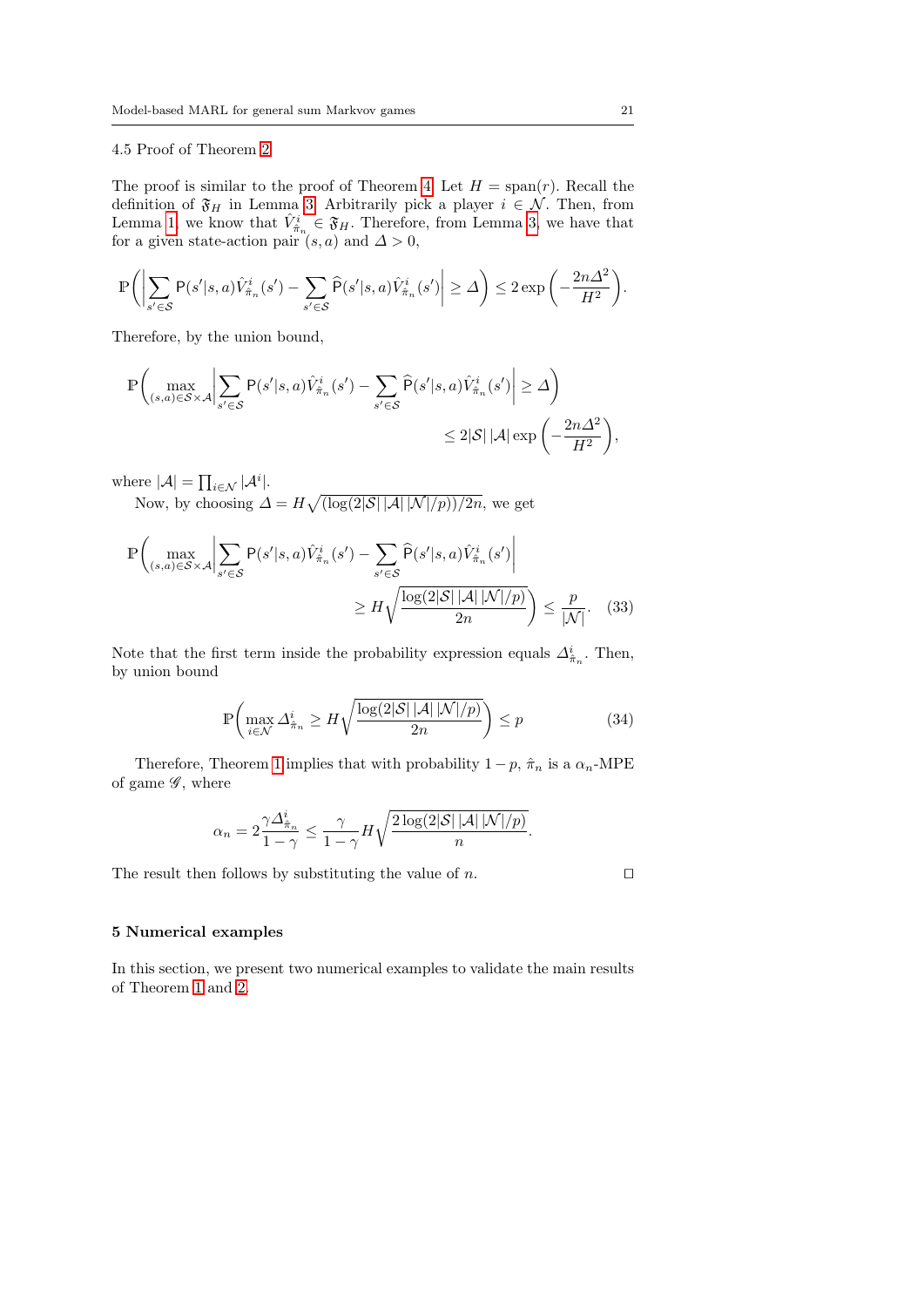## <span id="page-21-1"></span>5.1 Robustness of Markov perfect equilibrium

Consider a setting where  $\mathcal{N} = \{1, 2\}, \, \mathcal{S} = \{1, 2, 3\}, \, \mathcal{A}_1 = \mathcal{A}_2 = \{1, 2\}, \, \text{and}$  $\gamma = 0.9$ . We consider two games: original game  $\mathscr G$  and approximate game  $\mathscr G$  which differ in their reward functions and transition matrices. We describe the transition matrices as  $\{P(a)\}_{a\in\mathcal{A}}$ , where  $P(a) = [P(s' | s, a)]_{s,s'\in\mathcal{S}}$ and describe the reward functions as  $\{r(s)\}_{s\in\mathcal{S}}$  where  $r(s)$  is the bi-matrix  $[(r_1(s,(a_1,a_2)), r_2(s,(a_1,a_2))]_{(a_1,a_2)\in \mathcal{A}}.$ 

For the original game  $\mathscr{G}$ , we have

$$
r(1) = \begin{bmatrix} (1.0, 0.4) & (0.7, 1.0) \\ (0.3, 1.0) & (0.8, 0.7) \end{bmatrix}, \quad r(2) = \begin{bmatrix} (0.6, 0.7) & (0.7, 0.6) \\ (0.3, 0.8) & (0.2, 0.2) \end{bmatrix},
$$

$$
r(3) = \begin{bmatrix} (0.2, 0.6) & (0.1, 0.7) \\ (0.6, 0.7) & (0.5, 0.3) \end{bmatrix},
$$

and

$$
P((1,1)) = \begin{bmatrix} 0.40 & 0.40 & 0.20 \\ 0.10 & 0.50 & 0.40 \\ 0.40 & 0.10 & 0.50 \end{bmatrix}, \qquad P((1,2)) = \begin{bmatrix} 0.30 & 0.40 & 0.30 \\ 0.20 & 0.20 & 0.60 \\ 0.30 & 0.35 & 0.35 \end{bmatrix},
$$
  
\n
$$
P((2,1)) = \begin{bmatrix} 0.25 & 0.25 & 0.50 \\ 0.30 & 0.30 & 0.40 \\ 0.20 & 0.20 & 0.60 \end{bmatrix}, \qquad P((2,2)) = \begin{bmatrix} 0.10 & 0.20 & 0.70 \\ 0.20 & 0.10 & 0.70 \\ 0.40 & 0.20 & 0.40 \end{bmatrix}.
$$

For the approximate game  $\widehat{\mathscr{G}}$ , we have

$$
\hat{r}(1) = \begin{bmatrix} (0.99, 0.40) & (0.69, 1.00) \\ (0.30, 0.99) & (0.81, 0.71) \end{bmatrix}, \quad \hat{r}(2) = \begin{bmatrix} (0.59, 0.70) & (0.69, 0.61) \\ (0.30, 0.80) & (0.19, 0.21) \end{bmatrix},
$$
\n
$$
\hat{r}(3) = \begin{bmatrix} (0.19, 0.59) & (0.09, 0.70) \\ (0.59, 0.69) & (0.50, 0.30) \end{bmatrix},
$$

and

$$
\widehat{\mathsf{P}}((1,1)) = \begin{bmatrix} 0.45 & 0.35 & 0.20 \\ 0.15 & 0.45 & 0.40 \\ 0.45 & 0.10 & 0.45 \end{bmatrix}, \quad \widehat{\mathsf{P}}((1,2)) = \begin{bmatrix} 0.25 & 0.45 & 0.30 \\ 0.25 & 0.15 & 0.60 \\ 0.35 & 0.30 & 0.35 \end{bmatrix},
$$

$$
\widehat{\mathsf{P}}((2,1)) = \begin{bmatrix} 0.25 & 0.30 & 0.45 \\ 0.35 & 0.30 & 0.35 \\ 0.25 & 0.20 & 0.55 \end{bmatrix}, \quad \widehat{\mathsf{P}}((2,2)) = \begin{bmatrix} 0.15 & 0.15 & 0.70 \\ 0.25 & 0.10 & 0.65 \\ 0.40 & 0.25 & 0.35 \end{bmatrix}.
$$

A MPE of  $\hat{\mathscr{G}}$  and the corresponding value functions (computed by solving a non-linear program as described in [Filar et al.](#page-27-8) [\(1991\)](#page-27-8)) are as follows:

<span id="page-21-0"></span>
$$
\hat{\pi}^{1} = \begin{bmatrix} 0.33 & 0.67 \\ 1.00 & 0.00 \\ 0.00 & 1.00 \end{bmatrix}, \qquad \hat{\pi}^{2} = \begin{bmatrix} 0.13 & 0.87 \\ 1.00 & 0.00 \\ 1.00 & 0.00 \end{bmatrix}, \qquad (35)
$$

$$
\hat{V}_{\hat{\pi}}^{1} = \begin{bmatrix} 0.6327 \\ 0.6170 \\ 0.6187 \end{bmatrix}, \qquad \hat{V}_{\hat{\pi}}^{2} = \begin{bmatrix} 0.7258 \\ 0.7148 \\ 0.7148 \end{bmatrix}. \qquad (36)
$$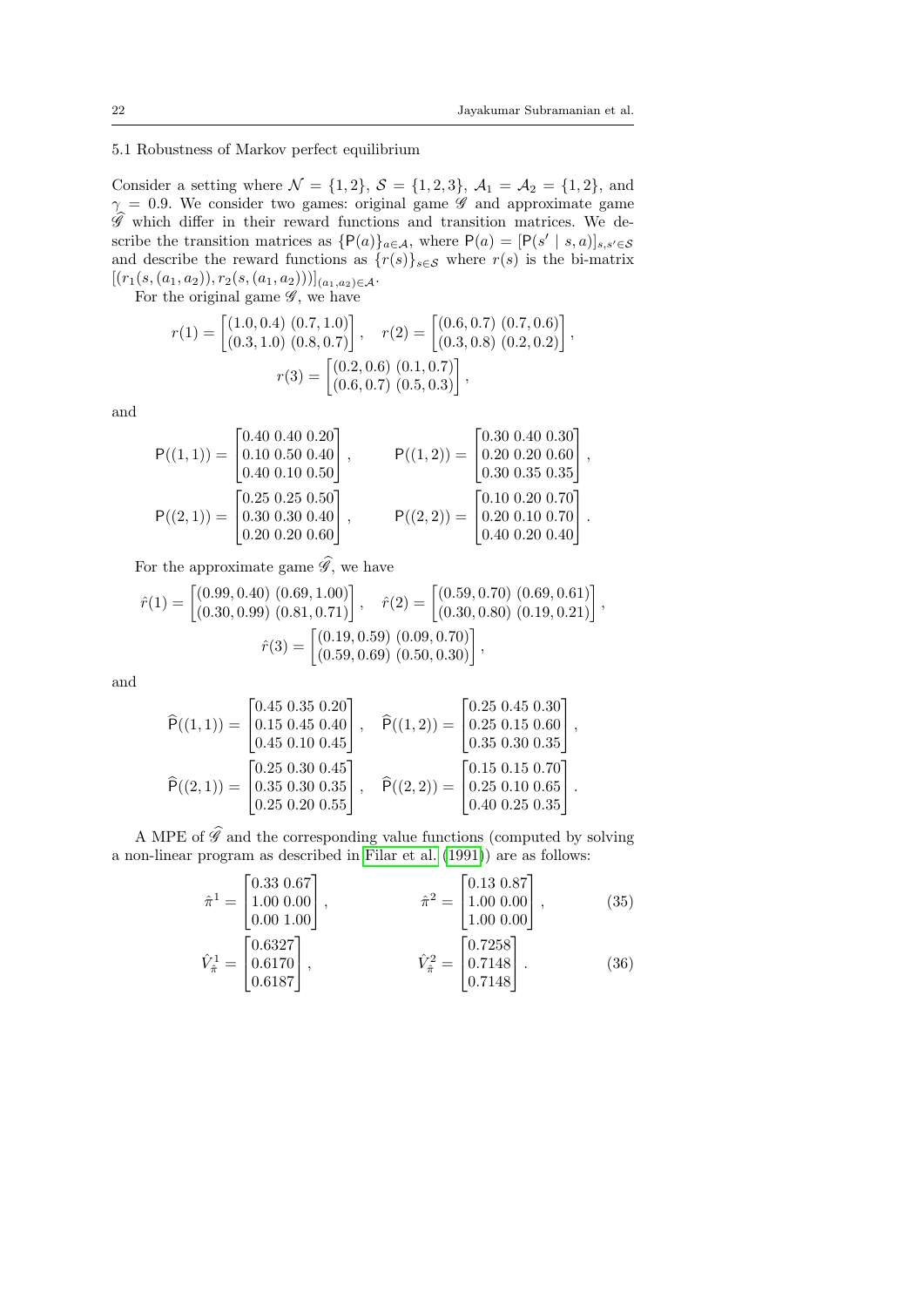In [\(35\)](#page-21-0), the strategy is described as  $\hat{\pi}^i = [\hat{\pi}^i(a^i|s)]_{s \in S, a^i \in A^i}$ . For strategy  $\hat{\pi}$  in [\(35\)](#page-21-0), we compute the value functions  $V^i_{\hat{\pi}}$  for game  $\mathscr G$  as described in Proposition [3](#page-16-1) and the value functions  $V^i_{(*,\hat{\pi}^{-i})}$  as described in Proposition [4](#page-16-2) (see Sec. [4\)](#page-16-0). These are given by

$$
V_{\hat{\pi}}^1 = \begin{bmatrix} 0.6341 \\ 0.6192 \\ 0.6209 \end{bmatrix}, \qquad V_{\hat{\pi}}^2 = \begin{bmatrix} 0.7252 \\ 0.7142 \\ 0.7154 \end{bmatrix}, \qquad (37)
$$

$$
V_{(*,\hat{\pi}^2)}^1 = \begin{bmatrix} 0.6394 \\ 0.6222 \\ 0.6241 \end{bmatrix}, \qquad V_{(\hat{\pi}^1,*)}^2 = \begin{bmatrix} 0.7280 \\ 0.7158 \\ 0.7171 \end{bmatrix}.
$$
 (38)

Note that

$$
\alpha_*^1 = \|V_{(*,\hat{\pi}^2)}^1 - V_{\hat{\pi}}^1\|_{\infty} = 0.005300,
$$
\n(39a)

$$
\alpha_*^2 = \|V_{(\hat{\pi}^1,*)}^2 - V_{\hat{\pi}}^2\|_{\infty} = 0.002785. \tag{39b}
$$

Thus,  $\hat{\pi}$  is a (0.005300, 0.002785)-MPE of  $\mathscr{G}$ .

Now, we compare  $\alpha_*$  with the bounds that we obtain using Theorem [1.](#page-8-2) We first consider the bound in terms of  $\Delta^i_{\hat{\pi}}$ . Note that

$$
\max_{a \in \mathcal{A}} \max_{s \in \mathcal{S}} |r(s, a) - \hat{r}(s, a)| = 0.01.
$$

Thus,  $\varepsilon = 0.01$ . Moreover,

$$
\Delta_{\hat{\pi}}^1 = \max_{s \in S, a \in A} \left| \sum_{s' \in S} \left[ P(s'|s, a) \hat{V}_{\hat{\pi}}^1(s') - \hat{P}(s'|s, a) \hat{V}_{\hat{\pi}}^1(s') \right] \right| = 0.000784
$$
  

$$
\Delta_{\hat{\pi}}^2 = \max_{s \in S, a \in A} \left| \sum_{s' \in S} \left[ P(s'|s, a) \hat{V}_{\hat{\pi}}^2(s') - \hat{P}(s'|s, a) \hat{V}_{\hat{\pi}}^2(s') \right] \right| = 0.000550
$$

Then, by Theorem [1,](#page-8-2) we have that

$$
\alpha \le 2\left(\varepsilon + \frac{\gamma \Delta_{\hat{\pi}}}{1 - \gamma}\right) = 2 \times 0.01 + \frac{2 \times 0.9}{0.1} \begin{bmatrix} 0.000784 \\ 0.000550 \end{bmatrix} = \begin{bmatrix} 0.034112 \\ 0.029900 \end{bmatrix}.
$$

Now, we consider the upper bound on  $\Delta^i_{\hat{\pi}}$  in terms of  $\rho_F(\hat{V}^i_{\hat{\pi}})$ .

1. We first consider the case when  $\mathfrak{F} = \mathfrak{F}^{\mathrm{TV}}$ . Note that

$$
\max_{a \in \mathcal{A}} \max_{s \in \mathcal{S}} d_{\mathfrak{F}^{\text{TV}}}(\mathsf{P}(\cdot | s, a), \mathsf{P}(\cdot | s, a)) = 0.05,
$$

Thus when  $\mathfrak{F} = \mathfrak{F}^{\mathrm{TV}}, \hat{\mathscr{G}}$  is a (0.01, 0.05)-approximation of game  $\mathscr{G}$ . Also note that span( $\hat{V}_{\hat{\pi}}^2$ ) = 0.015684 and span( $\hat{V}_{\hat{\pi}}^2$ ) = 0.010990. Then, from Theorem [1,](#page-8-2) we have that

$$
\alpha \le 2\left(\varepsilon + \frac{\gamma \delta \operatorname{span}(\hat{V}_{\hat{\pi}}^i)}{1 - \gamma}\right) = 2 \times 0.01 + \frac{2 \times 0.9 \times 0.05}{0.1} \begin{bmatrix} 0.015684 \\ 0.010990 \end{bmatrix} = \begin{bmatrix} 0.034116 \\ 0.029903 \end{bmatrix}.
$$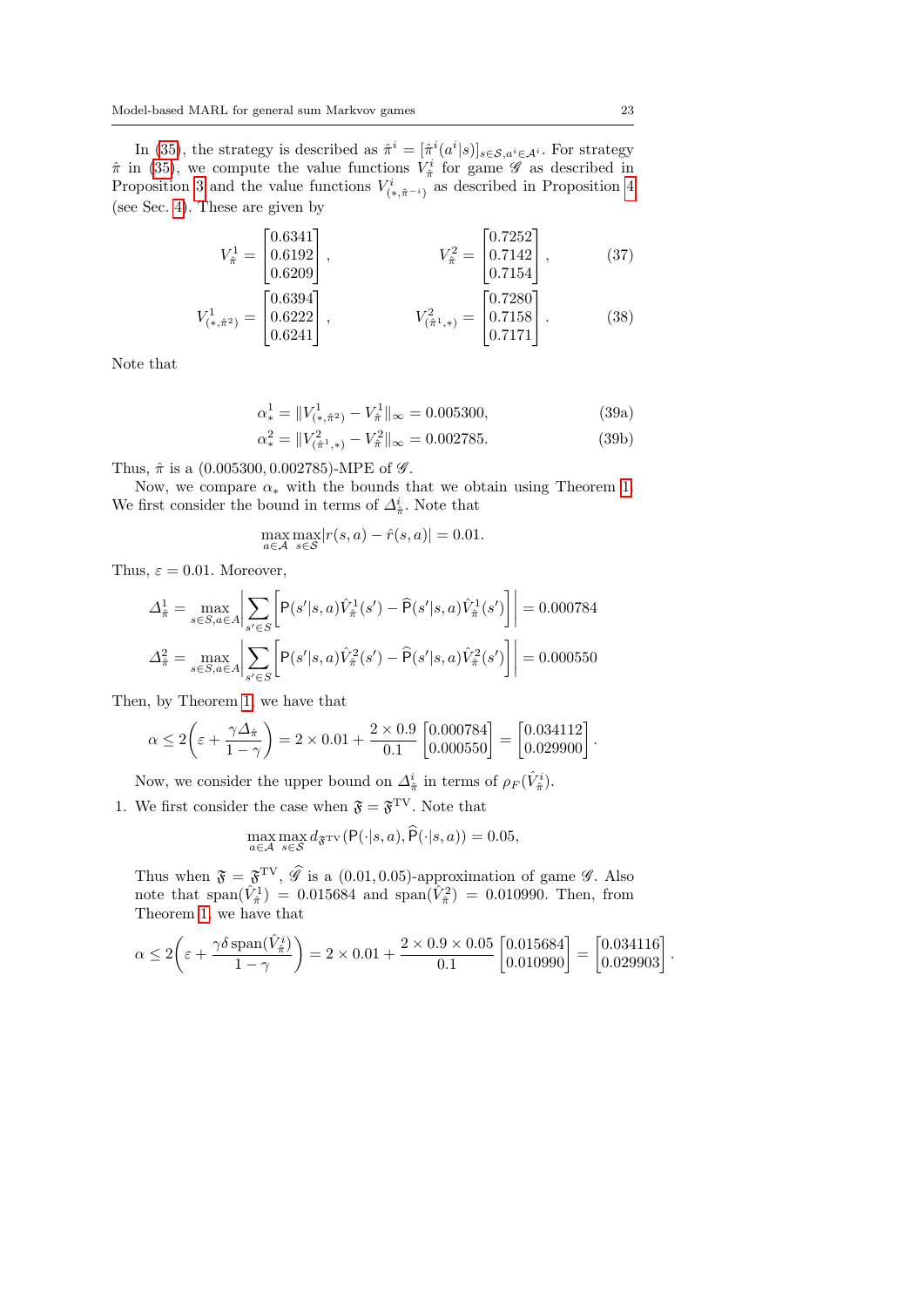2. Now we equip the state space S with a metric d where  $d(s, s') = |s - s'|$ and consider the case  $\mathfrak{F} = \mathfrak{F}^{\mathrm{W}}$ . Note that

$$
\max_{a \in \mathcal{A}} \max_{s \in \mathcal{S}} d_{\mathfrak{F}^{\mathcal{W}}}(\mathsf{P}(\cdot|s,a),\widehat{\mathsf{P}}(\cdot|s,a)) = 0.10.
$$

Thus when  $\mathfrak{F} = \mathfrak{F}^{W}, \hat{\mathscr{G}}$  is a (0.01, 0.10)-approximation of game  $\mathscr{G}$ . Also note that  $\text{Lip}(\hat{V}_{\hat{\pi}}^1) = 0.015684$  and  $\text{Lip}(\hat{V}_{\hat{\pi}}^2) = 0.010990$ . Then, from Theorem [1,](#page-8-2) we have that

$$
\alpha \le 2\left(\varepsilon + \frac{\gamma \delta \operatorname{Lip}(\hat{V}_{\hat{\pi}}^i)}{1-\gamma}\right) = 2 \times 0.01 + \frac{2 \times 0.9 \times 0.10}{0.1} \begin{bmatrix} 0.015684 \\ 0.010990 \end{bmatrix} = \begin{bmatrix} 0.048231 \\ 0.039782 \end{bmatrix}.
$$

The above example shows that with the given  $(\varepsilon, \delta)$ , the bound of Theorem [1](#page-8-2) is loose by only a small multiplicative factor of approximately 6 to 15.

#### 5.2 Sample complexity of generative models

We now consider the setting for model based MARL. Consider the game  $\mathscr G$ described in Sec. [5.1](#page-21-1) but suppose that the transition matrix P is not known but we have access to a generative model which can generate samples from P. We assume that we are interested in identifying an  $\alpha$ -MPE, where  $\alpha = 0.1$ with probability  $1 - p = 0.99$ . From Theorem [2,](#page-10-2) we have an upper bound on the number  $n$  of samples for each state-action pair as

$$
n \ge \left[ \left( \frac{\gamma}{1 - \gamma} \operatorname{span}(r) \right)^2 \frac{2 \log(2|\mathcal{S}| \left( \prod_{i \in \mathcal{N}} |\mathcal{A}^i| \right) |\mathcal{N}| | / p)}{\alpha^2} \right].
$$
  
= 
$$
\left[ \left( \frac{0.9}{1 - 0.9} \times 0.9 \right)^2 \frac{2 \log(2 \times 3 \times 4 \times 2/0.01)}{0.1^2} \right] = 111,227.
$$

We now verify this result via simulation. We run  $M = 1,000$  experiments. For each experiment, we generate generate  $n = 111227$  samples for each stateaction pair, and estimate an empirical model  $\widehat{P}_n(s'|s, a) = \text{count}(s'|s, a)/n$ . We compute the MPE  $\hat{\pi}_n$  for the approximate game  $\hat{\mathscr{G}} = \langle \mathcal{S}, \{\mathcal{A}\}_{i \in \mathcal{N}}, \hat{P}, r, \gamma \rangle$ . Then, using Proposition [4,](#page-16-2) we compute  $\alpha_n = (\alpha_n^1, \alpha_n^2)$  such that  $\hat{\pi}$  is a  $\alpha$ -MPE of game  $\mathscr{G}$ . The scatter plot of  $\alpha_n = (\alpha_n^1, \alpha_n^2)$  along with the empirical distribution of  $\alpha_n^1$  and  $\alpha_n^2$  are shown in Fig. [1.](#page-24-0) Note that for most cases, both  $\alpha_n^1$  and  $\alpha_n^2$  are smaller than  $10^{-4}$ , which is much less than our target  $\alpha$  of 0.1. This highlights the looseness of the upper bound in Theorem [2.](#page-10-2)

#### <span id="page-23-0"></span>6 Discussion and Conclusion

In this paper, we show that MPE are robust to model approximation and provide sample complexity bounds for computing an approximate MPE. In particular, we show that any MPE for an approximate or perturbed game is an approximate MPE of the original game. We provide bounds on the degree of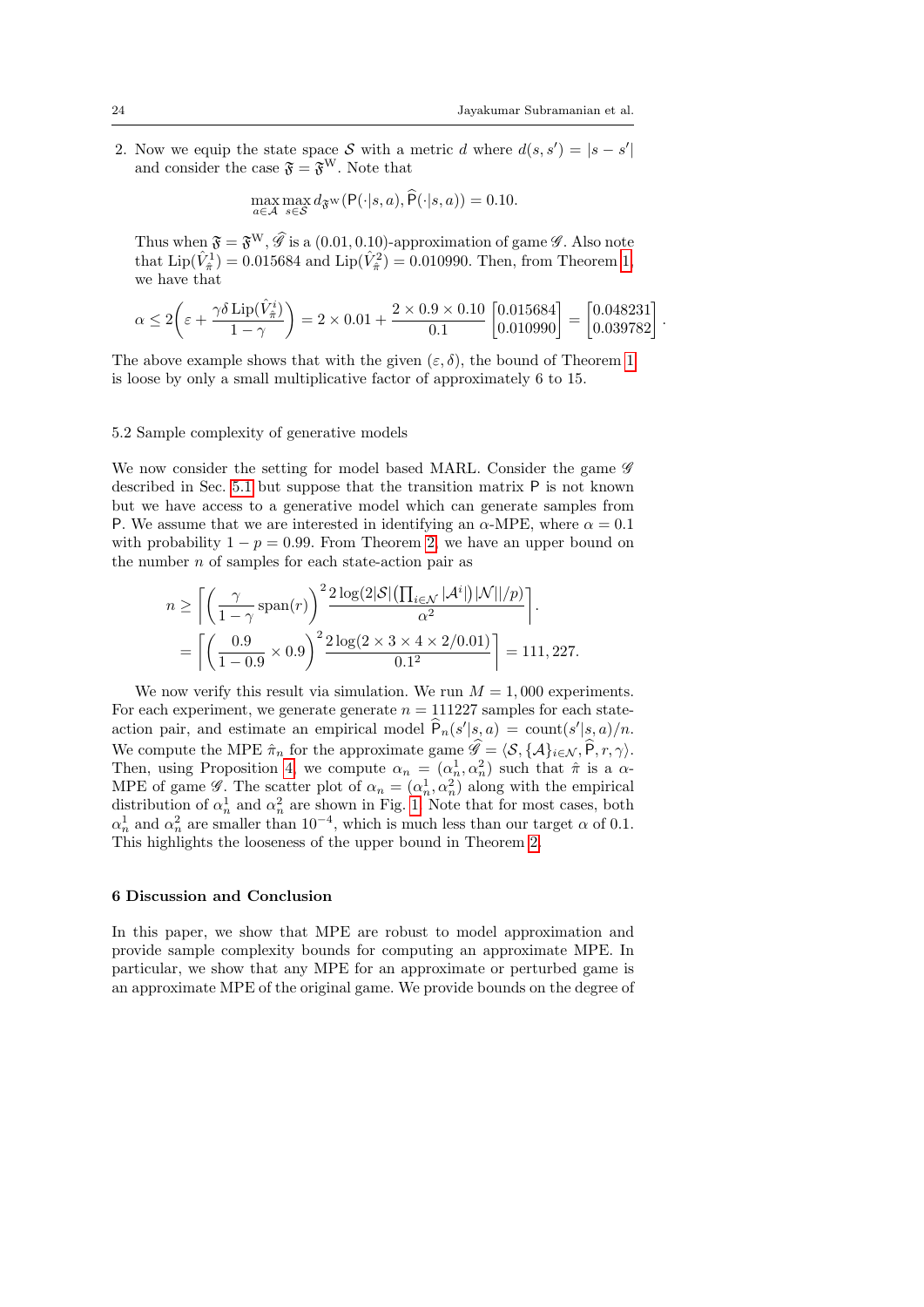

<span id="page-24-0"></span>Fig. 1 Scatter plot of  $(\alpha_n^1, \alpha_n^2)$  such that the policy  $\hat{\pi}_n$  of game  $\hat{\mathscr{G}}_n$  is a  $(\alpha_n^1, \alpha_n^2)$ -MPE of game  $\mathscr G$  for  $M=1,000$  independently generated experiments. The histogram of the marginal probability distribution for  $\alpha_n^1$  and  $\alpha_n^2$  are shown on the top and the right.

approximation based on the approximation error in the reward and transition functions and properties of the value function of the MPE. We also present coarser, instance independent upper bounds, which do not depend of the value function but only depend on the properties of the reward and transition function of the approximate game.

An interesting feature of the results is that the approximation bounds depend on the choice of the metric on probability spaces. We work with a class of metrics known as IPMs and specialize our results for two specific choices of IPMs: total variation distance and Wasserstein distance. However, the results are applicable to any IPM. For games with high-dimensional state spaces, metrics such as maximum mean discrepancy [\(Sriperumbudur et al.](#page-28-22) [2008\)](#page-28-22) might be more appropriate.

Using these robustness bounds, we derive an upper bound on sample complexity of model based MARL using a generative model. In particular, we show that for any  $\alpha > 0$  and  $p > 0$ , any MPE of an approximate game constructed using an approximate model based on

$$
|\mathcal{S}| \Bigl( \prod_{i=1}^n |\mathcal{A}^i| \Bigr) n \geq |\mathcal{S}| \Bigl( \prod_{i=1}^n |\mathcal{A}^i| \Bigr) \biggl( \frac{\gamma}{1-\gamma} \operatorname{span}(r) \biggr)^2 \frac{2 \log(2|\mathcal{S}| \bigl( \prod_{i \in \mathcal{N}} |\mathcal{A}^i| \bigr) |\mathcal{N}| | / p)}{\alpha^2}
$$

samples is an  $\alpha$ -MPE of the original game with probability  $1 - p$ .

The upper bound is not tight. As argued in [Zhang et al.](#page-28-13) [\(2020\)](#page-28-13), the lower bound on the sample complexity for MDPs obtained in [Azar et al.](#page-27-18) [\(2013\)](#page-27-18) (see Remark [7\)](#page-15-2) can be directly translated to games to provide a lower bound of

$$
\varOmega\bigg(|\mathcal{S}| \Bigl(\prod_{i=1}^n |\mathcal{A}^i|\Bigr)\frac{\log(|\mathcal{S}| \bigl(\sum_{i\in\mathcal{N}}|\mathcal{A}^i|\bigr)/\delta\bigr)}{(1-\gamma)\alpha^2}\bigg).
$$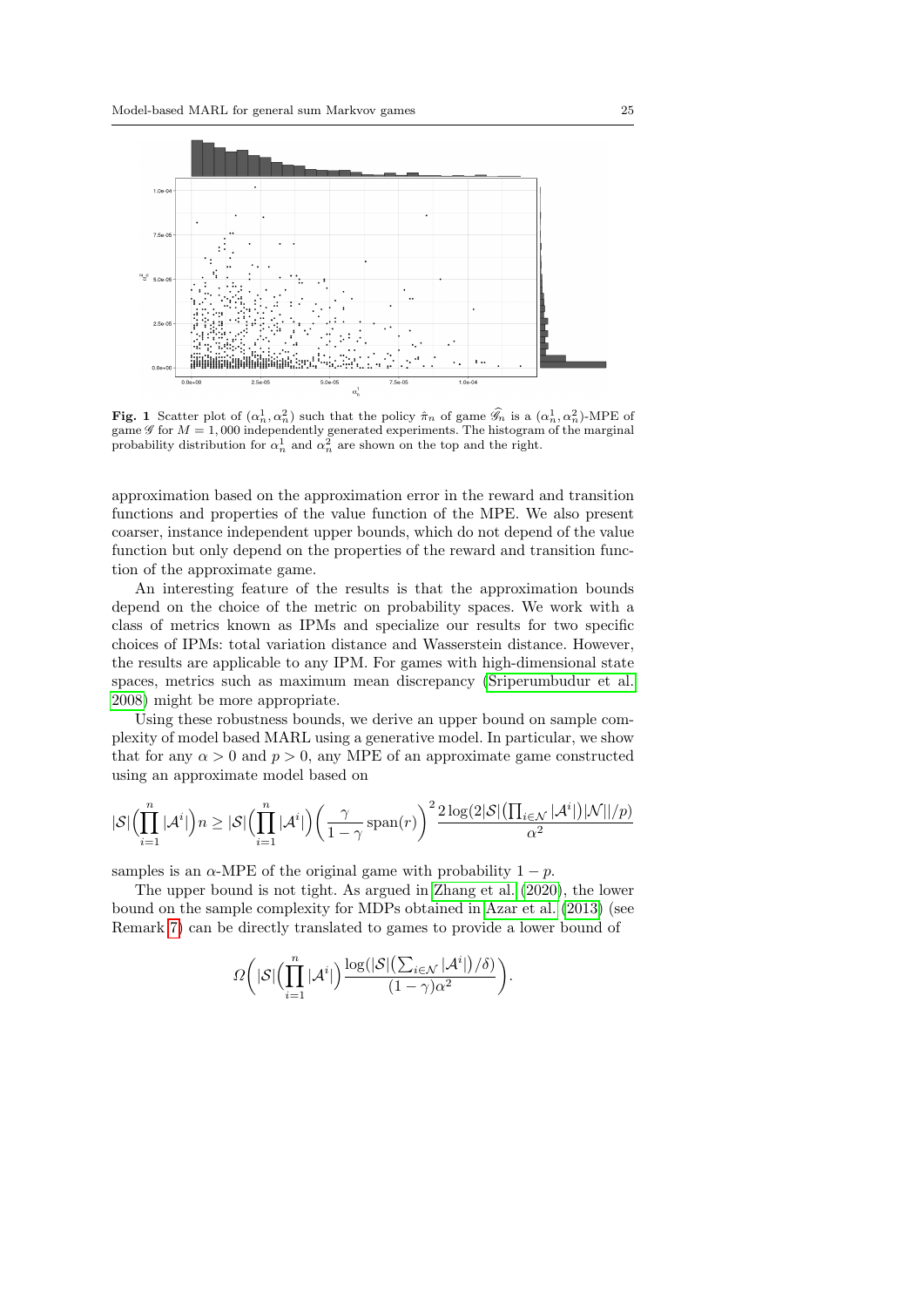Thus, our upper bound is tight in  $|\mathcal{S}|$ , but loose in the logarithmic factor in  $\{|\mathcal{A}^i|\}\left(\sum_{i\in\mathcal{N}}|\mathcal{A}^i|\right)$  vs  $\prod_{i\in\mathcal{N}}|\mathcal{A}^i|$ , and loose by a factor of  $(1-\gamma)$  in the discount factor. The sample complexity bounds for zero-sum games obtained in [Zhang](#page-28-13) [et al.](#page-28-13) [\(2020\)](#page-28-13) were also loose in the action space. [Zhang et al.](#page-28-13) [\(2020\)](#page-28-13) also highlight the difficulty in tightening the lower bound to  $\Omega(\log(\prod_{i\in\mathcal{N}}{|\mathcal{A}^i|}))$ . Since, zero-sum games are a special case of general-sum games, the same difficulties hold for the latter as well.

For MDPs, as mentioned in Remark [7,](#page-15-2) recent papers [Sidford et al.](#page-28-14) [\(2018\)](#page-28-14); [Agarwal et al.](#page-26-1) [\(2020\)](#page-26-1); [Li et al.](#page-27-19) [\(2020\)](#page-27-19) have obtained upper bounds which are tight in  $(1 - \gamma)$ . Here we highlight the challenges in extending the analysis to general-sum games. The analysis in [Sidford et al.](#page-28-14) [\(2018\)](#page-28-14) and [Li et al.](#page-27-19) [\(2020\)](#page-27-19) assumes that specific algorithms are used to obtain a near-optimal solution of the sampled model  $\mathcal{M}_n$ . These algorithms are not directly applicable for general-sum games. The analysis in [Agarwal et al.](#page-26-1) [\(2020\)](#page-26-1) does not make any assumptions on the algorithm used to compute the near-optimal solution of the sampled model. This analysis is generalized to zero-sum games in [Zhang et al.](#page-28-13) [\(2020\)](#page-28-13), which obtains sample complexity bounds which are tight in  $(1 - \gamma)$ . The key step in the analysis in [Agarwal et al.](#page-26-1) [\(2020\)](#page-26-1); [Zhang et al.](#page-28-13) [\(2020\)](#page-28-13) is the construction of an absorbing MDP, which relies on the uniqueness of the optimal or minimax value function. In general-sum games, the value functions corresponding to different MPE are different, so the aborbing Markov chain construction does not work. Therefore, a more nuanced argument is needed to obtain a tight sample complexity bound for general-sum games.

We conclude by noting that the results presented in this paper were restricted to Markov games with perfect information. An interesting future direction is to develop similar approximation bounds for Markov games with imperfect information as well as specific classes of dynamic games such as mean-field games and their variants.

#### 7 Acknowledgements

The work of Amit Sinha and Aditya Mahajan was supported in part by the Innovation for Defence Excellence and Security (IDEaS) Program of the Canadian Department of National Defence through grant CFPMN2-30.

#### <span id="page-25-0"></span>A Proof of Theorem [3](#page-12-0)

Let V denote the value function for MDP M and  $V_{\hat{\pi}}$  denote the value function for policy  $\hat{\pi}$ in MDP  $M$ . From triangle inequality, we have

<span id="page-25-1"></span>
$$
||V - V_{\hat{\pi}}||_{\infty} \le ||V - \hat{V}_{\hat{\pi}}||_{\infty} + ||V_{\hat{\pi}} - \hat{V}_{\hat{\pi}}||_{\infty}.
$$
\n(40)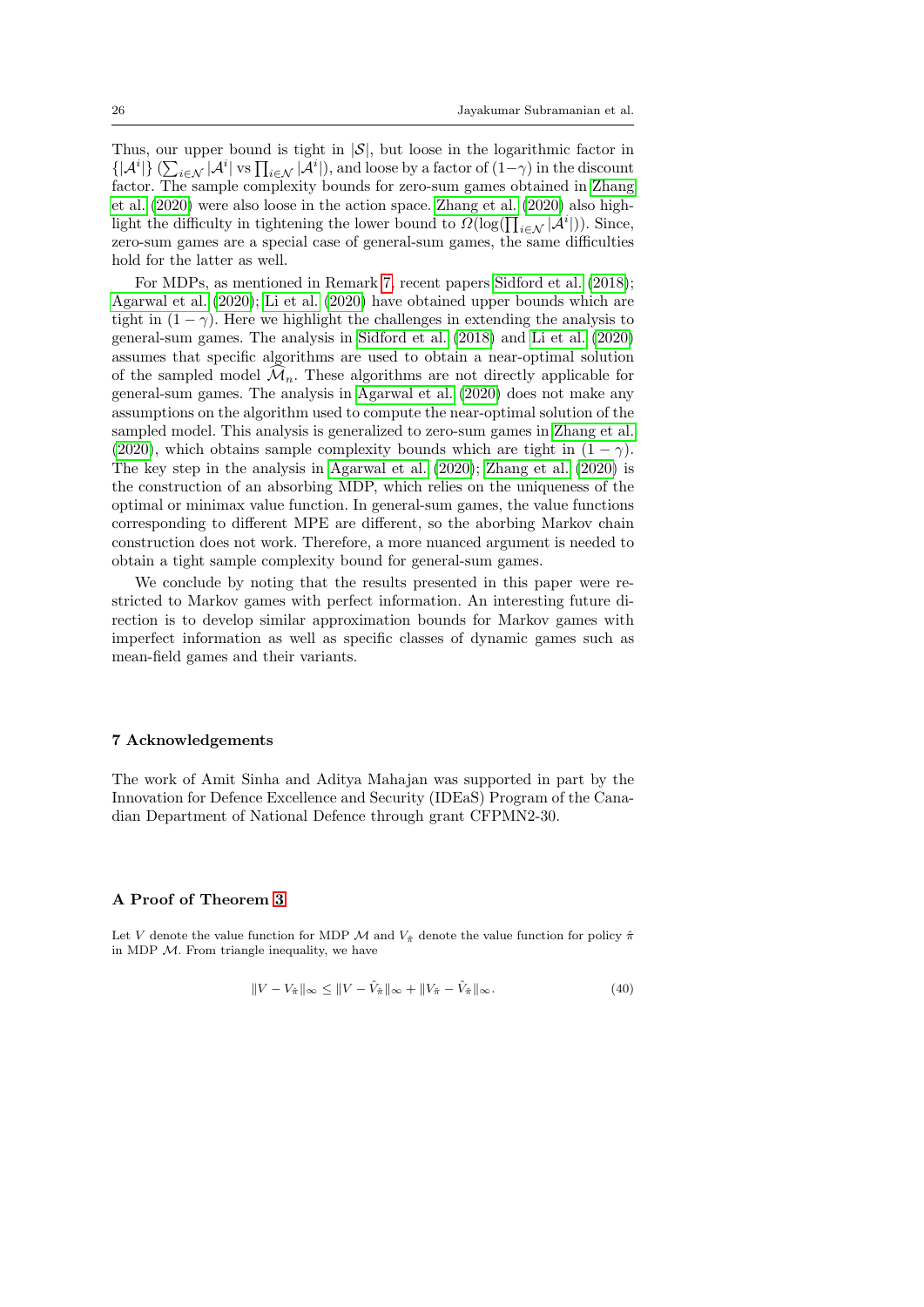Now we bound the two terms separately. For the first term, we have

$$
||V - \hat{V}_{\hat{\pi}}||_{\infty} \leq \max_{s \in S} \left| \max_{a \in \mathcal{A}} \left[ (1 - \gamma)r(s, a) + \gamma \sum_{s' \in \mathcal{S}} P(s'|s, a)V(s') - (1 - \gamma)\hat{r}(s, a) - \gamma \sum_{s' \in \mathcal{S}} \hat{P}(s'|s, a)\hat{V}_{\hat{\pi}}(s') \right] \right|
$$
  
\n
$$
\stackrel{(b)}{\leq} (1 - \gamma) \max_{(s, a) \in \mathcal{S} \times \mathcal{A}} \left| r(s, a) - \hat{r}(s, a) \right|
$$
  
\n
$$
+ \gamma \max_{(s, a) \in \mathcal{S} \times \mathcal{A}} \left| \sum_{s' \in \mathcal{S}} P(s'|s, a)V(s') - P(s'|s, a)\hat{V}_{\hat{\pi}}(s') \right|
$$
  
\n
$$
+ \gamma \max_{(s, a) \in \mathcal{S} \times \mathcal{A}} \left| \sum_{s' \in \mathcal{S}} P(s'|s, a)\hat{V}_{\hat{\pi}}(s') - \hat{P}(s'|s, a)\hat{V}_{\hat{\pi}}(s') \right|
$$
  
\n
$$
\leq (1 - \gamma)\varepsilon + \gamma ||V - \hat{V}_{\hat{\pi}}||_{\infty} + \gamma \Delta_{\hat{\pi}},
$$

where (a) relies on the fact that  $\max f(x) \leq \max |f(x) - g(x)| + \max g(x)$ , (b) follows from triangle inequality, and (c) follows from the definition of  $\varepsilon$  and  $\Delta_{\hat{\pi}}$ . Therefore,

<span id="page-26-2"></span>
$$
||V - \hat{V}_{\hat{\pi}}||_{\infty} \le \varepsilon + \frac{\gamma \Delta_{\hat{\pi}}}{1 - \gamma}.
$$
\n(41)

For the second term of [\(40\)](#page-25-1), we have

$$
||V_{\hat{\pi}} - \hat{V}_{\hat{\pi}}||_{\infty} = \max_{s \in S} \Big| \sum_{a \in A} \hat{\pi}(a|s) \Big[ (1 - \gamma)r(s, a) + \gamma \sum_{s' \in S} P(s'|s, a)V_{\hat{\pi}}(s') - (1 - \gamma)\hat{r}(s, a) - \gamma \sum_{s' \in S} \hat{P}(s'|s, a)\hat{V}_{\hat{\pi}}(s') \Big] \Big|
$$
  

$$
\stackrel{(d)}{\leq} (1 - \gamma) \max_{s \in S} \Big| \sum_{a \in A} \hat{\pi}(a|s) \Big[r(s, a) - \hat{r}(s, a)\Big] \Big|
$$
  

$$
+ \gamma \max_{s \in S} \Big| \sum_{a \in A} \hat{\pi}(a|s) \Big[ \sum_{s' \in S} \Big[P(s'|s, a)V_{\hat{\pi}}(s') - P(s'|s, a)\hat{V}_{\hat{\pi}}(s')\Big] \Big] \Big|
$$
  

$$
+ \gamma \max_{s \in S} \Big| \sum_{a \in A} \hat{\pi}(a|s) \Big[ \sum_{s' \in S} \Big[P(s'|s, a)\hat{V}_{\hat{\pi}}(s') - \hat{P}(s'|s, a)\hat{V}_{\hat{\pi}}(s')\Big] \Big|
$$
  

$$
\stackrel{(e)}{\leq} (1 - \gamma)\varepsilon + \gamma ||V_{\hat{\pi}} - \hat{V}_{\hat{\pi}}||_{\infty} + \Delta_{\hat{\pi}}
$$

where (d) follows from triangle inequality and (e) follows from the definition of  $\varepsilon$  and  $\Delta_{\hat{\pi}}$ . Therefore,

<span id="page-26-3"></span>
$$
||V_{\hat{\pi}} - \hat{V}_{\hat{\pi}}||_{\infty} \le \varepsilon + \frac{\gamma \Delta_{\hat{\pi}}}{1 - \gamma}.
$$
\n(42)

The result then follows by substituting [\(41\)](#page-26-2) and [\(42\)](#page-26-3) in [\(40\)](#page-25-1).  $\Box$ 

#### References

- <span id="page-26-0"></span>D. Acemoglu and J. A. Robinson. A theory of political transitions. American Economic Review, 91(4):938–963, 2001.
- <span id="page-26-1"></span>A. Agarwal, S. Kakade, and L. F. Yang. Model-based reinforcement learning with a generative model is minimax optimal. In *Conference on Learning Theory*, pages 67–83. PMLR, 2020.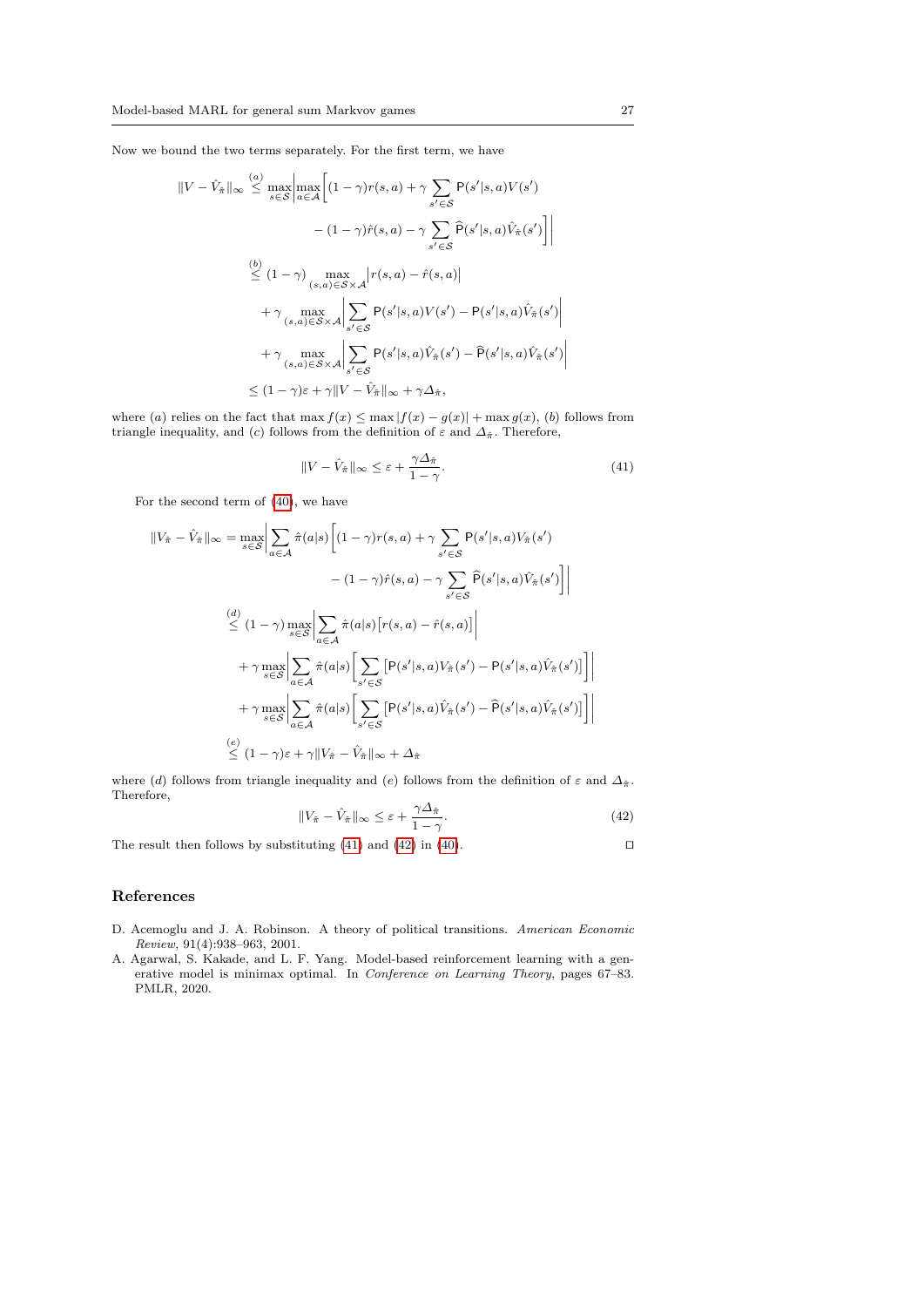- <span id="page-27-14"></span>N. Akchurina. Multi-agent reinforcement learning algorithms. PhD thesis, University of Paderborn, 2010.
- <span id="page-27-18"></span>M. G. Azar, R. Munos, and H. J. Kappen. Minimax PAC bounds on the sample complexity of reinforcement learning with a generative model. Machine learning, 91(3):325–349, 2013.
- <span id="page-27-20"></span>T. Başar and P. Bernhard. H-infinity optimal control and related minimax design problems: a dynamic game approach. Springer Science & Business Media, 2008.
- <span id="page-27-1"></span>T. Başar and G. Zaccour, editors. Handbook of Dynamic Game Theory. Springer International Publishing, 2018.
- <span id="page-27-23"></span>D. P. Bertsekas. Dynamic programming and optimal control. Belmont, MA: Athena Scientific, 2017.
- <span id="page-27-12"></span>L. Busoniu, R. Babuska, and B. De Schutter. A comprehensive survey of multiagent reinforcement learning. IEEE Transactions on Systems, Man, and Cybernetics, Part C (Applications and Reviews), 38(2):156–172, 2008.
- <span id="page-27-25"></span>N. Cesa-Bianchi and G. Lugosi. Prediction, learning, and games. Cambridge university press, 2006.
- <span id="page-27-22"></span>U. Doraszelski and J. F. Escobar. A theory of regular Markov perfect equilibria in dynamic stochastic games: Genericity, stability, and purification. Theoretical Economics, 5(3): 369–402, 2010. ISSN 1555-7561.
- <span id="page-27-0"></span>R. Ericson and A. Pakes. Markov-perfect industry dynamics: A framework for empirical work. The Review of economic studies, 62(1):53–82, 1995.
- <span id="page-27-2"></span>J. Filar and K. Vrieze. Competitive Markov Decision Processes. Springer, New York, NY, 1996. ISBN 978-1-4612-8481-9 978-1-4612-4054-9.
- <span id="page-27-8"></span>J. A. Filar, T. A. Schultz, F. Thuijsman, and O. Vrieze. Nonlinear programming and stationary equilibria in stochastic games. Mathematical Programming, 50(1):227–237, 1991.
- <span id="page-27-7"></span>A. M. Fink. Equilibrium in a stochastic \$n\$-person game. Hiroshima Mathematical Journal, 28(1), 1964.
- <span id="page-27-10"></span>P. J.-J. Herings and R. Peeters. Homotopy methods to compute equilibria in game theory. Economic Theory, 42(1):119–156, 2010.
- <span id="page-27-9"></span>P. J.-J. Herings, R. J. Peeters, et al. Stationary equilibria in stochastic games: Structure, selection, and computation. Journal of Economic Theory, 118(1):32–60, 2004.
- <span id="page-27-24"></span>K. Hinderer. Lipschitz continuity of value functions in Markovian decision processes. Mathematical Methods of Operations Research, 62(1):3–22, Sep 2005. ISSN 1432-5217.
- <span id="page-27-6"></span>A. J. Hoffman and R. M. Karp. On nonterminating stochastic games. Management Science, 12(5):359–370, 1966.
- <span id="page-27-21"></span>A. Jaskiewicz and A. S. Nowak. Robust Markov perfect equilibria. Journal of Mathematical Analysis and Applications, 419(2):1322–1332, 2014.
- <span id="page-27-17"></span>S. M. Kakade. On the sample complexity of reinforcement learning. PhD thesis, University College, London, 2003.
- <span id="page-27-16"></span>M. Kearns and S. Singh. Finite-sample convergence rates for q-learning and indirect algorithms. In Advances in neural information processing systems, pages 996–1002, 1999.
- <span id="page-27-15"></span>O. Krupnik, I. Mordatch, and A. Tamar. Multi-agent reinforcement learning with multi-step generative models. arXiv preprint arXiv:1901.10251, Nov. 2019.
- <span id="page-27-19"></span>G. Li, Y. Wei, Y. Chi, Y. Gu, and Y. Chen. Breaking the sample size barrier in modelbased reinforcement learning with a generative model. Advances in neural information processing systems, 33, 2020.
- <span id="page-27-11"></span>M. L. Littman. Markov games as a framework for multi-agent reinforcement learning. In International Conference on Machine Learning, pages 157–163. Elsevier, 1994.
- <span id="page-27-13"></span>M. L. Littman. Value-function reinforcement learning in Markov games. Cognitive systems research, 2(1):55–66, 2001.
- <span id="page-27-5"></span>G. J. Mailath and L. Samuelson. Repeated Games and Reputations: Long-Run Relationships. Oxford University Press, 2006.
- <span id="page-27-3"></span>E. Maskin and J. Tirole. A theory of dynamic oligopoly, I: Overview and quantity competition with large fixed costs. Econometrica: Journal of the Econometric Society, pages 549–569, 1988a.
- <span id="page-27-4"></span>E. Maskin and J. Tirole. A theory of dynamic oligopoly, II: Price competition, kinked demand curves, and edgeworth cycles. Econometrica: Journal of the Econometric Society,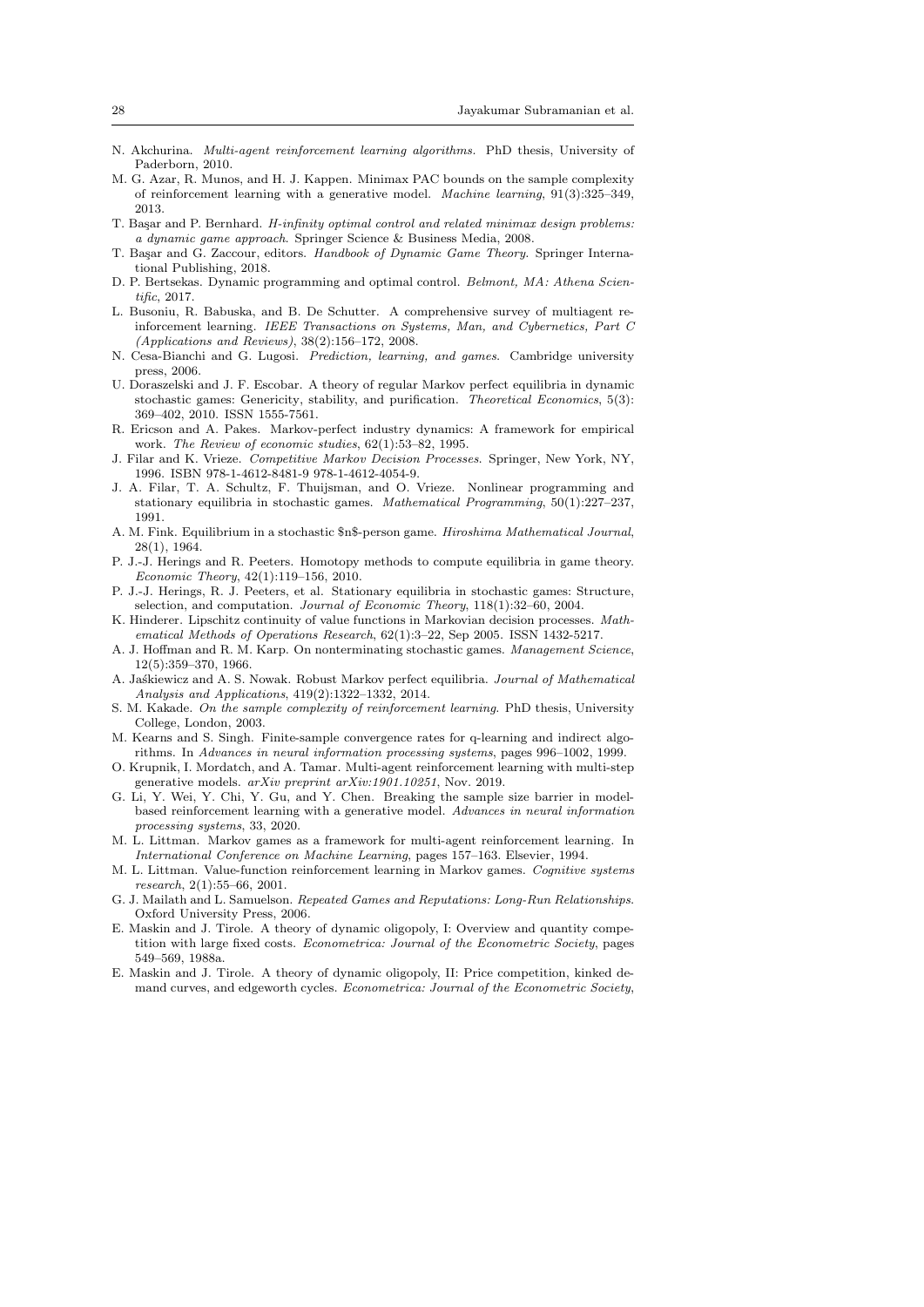pages 571–599, 1988b.

- <span id="page-28-2"></span>E. Maskin and J. Tirole. Markov perfect equilibrium: I. observable actions. Journal of Economic Theory, 100(2):191–219, 2001.
- <span id="page-28-15"></span>A. Müller. How does the value function of a Markov decision process depend on the transition probabilities? Mathematics of Operations Research, 22(4):872–885, 1997.
- <span id="page-28-20"></span>A. Müller. Integral probability metrics and their generating classes of functions. Advances in Applied Probability, 29(2):429–443, 1997.
- <span id="page-28-8"></span>J. Pérolat, F. Strub, B. Piot, and O. Pietquin. Learning Nash equilibrium for general-sum Markov games from batch data. In Artificial Intelligence and Statistics, pages 232–241. PMLR, 2017.
- <span id="page-28-9"></span>H. Prasad, P. LA, and S. Bhatnagar. Two-timescale algorithms for learning Nash equilibria in general-sum stochastic games. In Proceedings of the 2015 International Conference on Autonomous Agents and Multiagent Systems, pages 1371–1379, 2015.
- <span id="page-28-4"></span>P. D. Rogers. Nonzero-sum stochastic games. PhD thesis, University of California, Berkeley, 1969.
- <span id="page-28-0"></span>S. Sengupta, A. Chowdhary, D. Huang, and S. Kambhampati. General sum markov games for strategic detection of advanced persistent threats using moving target defense in cloud networks. In International Conference on Decision and Game Theory for Security, pages 492–512. Springer, 2019.
- <span id="page-28-1"></span>L. S. Shapley. Stochastic games. Proceedings of the National Academy of Sciences, 39(10): 1095–1100, 1953.
- <span id="page-28-7"></span>Y. Shoham, R. Powers, and T. Grenager. Multi-agent reinforcement learning: a critical survey. Technical report, Stanford University, 2003.
- <span id="page-28-14"></span>A. Sidford, M. Wang, X. Wu, L. F. Yang, and Y. Ye. Near-optimal time and sample complexities for solving markov decision processes with a generative model. In Proceedings of the 32nd International Conference on Neural Information Processing Systems, pages 5192–5202, 2018.
- <span id="page-28-12"></span>A. Sidford, M. Wang, L. Yang, and Y. Ye. Solving discounted stochastic two-player games with near-optimal time and sample complexity. In International Conference on Artificial Intelligence and Statistics, pages 2992–3002. PMLR, 2020.
- <span id="page-28-18"></span>E. Solan. A Course in Stochastic Game Theory. Cambridge University Press, 2021.
- <span id="page-28-22"></span>B. K. Sriperumbudur, A. Gretton, K. Fukumizu, G. R. G. Lanckriet, and B. Schölkopf. Injective Hilbert space embeddings of probability measures. In Conference on Learning Theory, 2008.
- <span id="page-28-21"></span>J. Subramanian, A. Sinha, R. Seraj, and A. Mahajan. Approximate information state for approximate planning and reinforcement learning in partially observed systems.  $arXiv$ preprint arXiv:2010.08843, 2020.
- <span id="page-28-10"></span>R. S. Sutton. Integrated architectures for learning, planning, and reacting based on approximating dynamic programming. In International Conference on Machine Learning, pages 216–224. San Francisco (CA), 1990.
- <span id="page-28-3"></span>M. Takahashi. Equilibrium points of stochastic non-cooperative n-person games. Hiroshima Mathematical Journal, 28(1), Jan. 1964.
- <span id="page-28-16"></span>M. M. Tidball and E. Altman. Approximations in dynamic zero-sum games I. SIAM Journal on Control and Optimization, 34(1):311–328, Jan. 1996.
- <span id="page-28-17"></span>M. M. Tidball, O. Pourtallier, and E. Altman. Approximations in dynamic zero-sum games II. SIAM Journal on Control and Optimization, 35(6):2101–2117, Nov. 1997.
- <span id="page-28-5"></span>O. J. Vrieze. Stochastic games with finite state and action spaces. CWI, Jan. 1987. ISBN 978-90-6196-313-4.
- <span id="page-28-11"></span>T. Wang, X. Bao, I. Clavera, J. Hoang, Y. Wen, E. Langlois, S. Zhang, G. Zhang, P. Abbeel, and J. Ba. Benchmarking Model-Based Reinforcement Learning. arXiv preprint arXiv:1907.02057, July 2019.
- <span id="page-28-19"></span>W. Whitt. Representation and approximation of noncooperative sequential games. SIAM Journal on Control and Optimization, 18(1):33–48, 1980.
- <span id="page-28-13"></span>K. Zhang, S. Kakade, T. Basar, and L. Yang. Model-based multi-agent rl in zero-sum Markov games with near-optimal sample complexity. Advances in Neural Information Processing Systems, 33, 2020.
- <span id="page-28-6"></span>K. Zhang, Z. Yang, and T. Başar. Multi-agent reinforcement learning: A selective overview of theories and algorithms. Handbook of Reinforcement Learning and Control, pages